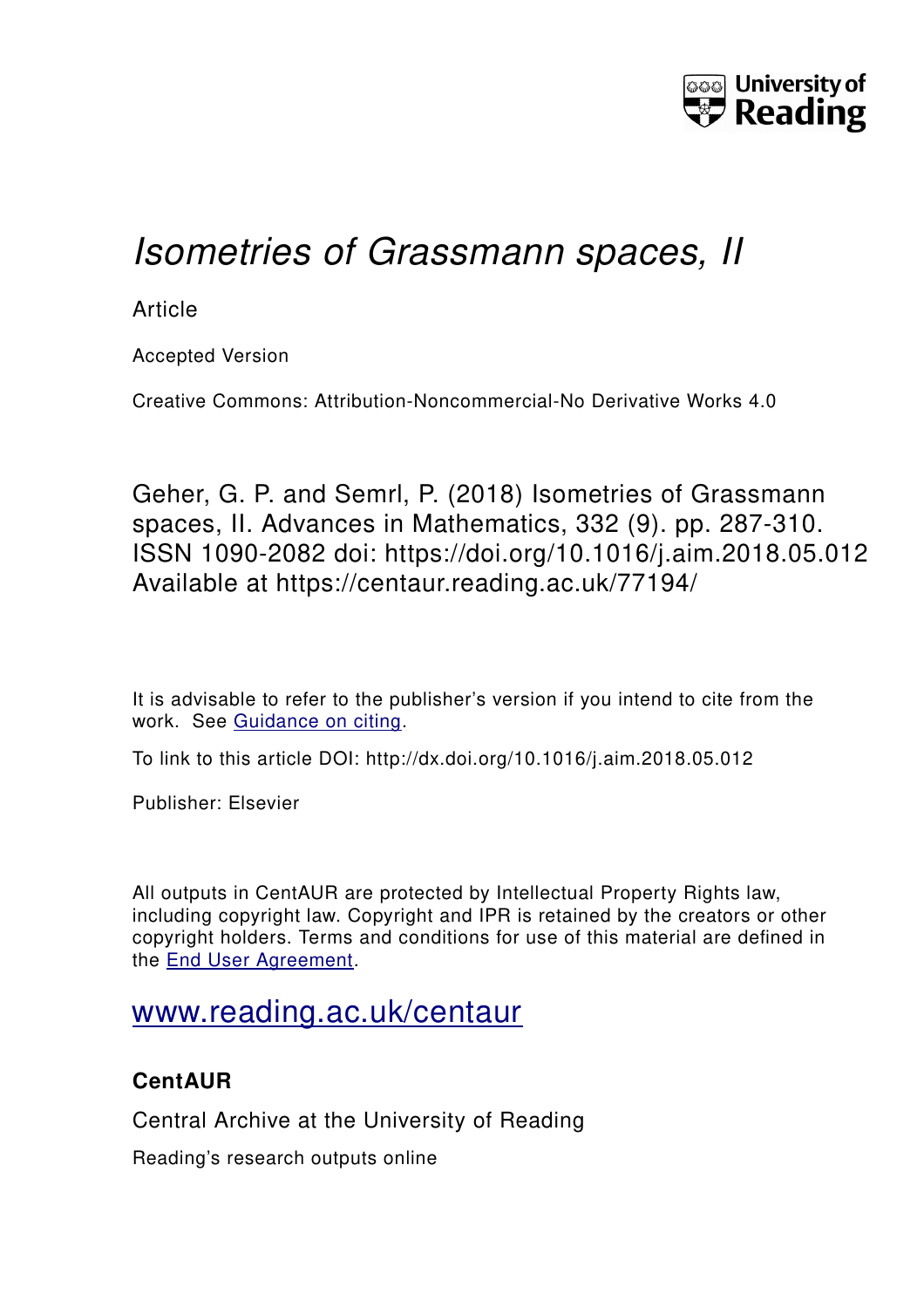## Isometries of Grassmann spaces, II ∗†‡

György Pál Gehér § Peter Šemrl<sup>¶</sup>

#### Abstract

Botelho, Jamison, and Molnár [1], and Gehér and Šemrl [4] have recently described the general form of surjective isometries of Grassmann spaces of all projections of a fixed finite rank on a Hilbert space  $H$ . As a straightforward consequence one can characterize surjective isometries of Grassmann spaces of projections of a fixed finite corank. In this paper we solve the remaining structural problem for surjective isometries on the set  $P_{\infty}(H)$  of all projections of infinite rank and infinite corank when H is separable. The proof technique is entirely different from the previous ones and is based on the study of geodesics in the Grassmannian  $P_{\infty}(H)$ . However, the same method gives an alternative proof in the case of finite rank projections.

AMS classification: Primary: 47B49, Secondary: 54E40.

Keywords: Isometry, Grassmann space, projection, subspace, gap metric, geodesic structure.

## 1 Introduction and statement of the main results

Let  $H$  be a (real or complex) Hilbert space and  $n$  a positive integer. We denote by  $P_n(H)$  the set of all rank n projections on H. In the case when H is an infinite-dimensional separable Hilbert space, the symbol  $P_{\infty}(H)$  stands for the set of all projections whose images and kernels are both infinite-dimensional.

<sup>∗</sup>This research was supported by the London Mathematical Society Grant, Research in Pairs (Scheme 4), Reference No.: 41642

<sup>&</sup>lt;sup>†</sup>The first author was also supported by the Engineering and Physical Sciences Research Council grant EP/M024784/1 and the Hungarian National Research, Development and Innovation Office – NKFIH (grant no. K115383).

<sup>‡</sup>The second author was also supported by grants N1-0061, J1-8133, and P1-0288 from ARRS, Slovenia.

<sup>§</sup>Department of Mathematics and Statistics, University of Reading, Whiteknights, P.O. Box 220, Reading RG6 6AX, United Kingdom, G.P.Geher@reading.ac.uk or gehergyuri@gmail.com

<sup>¶</sup>Faculty of Mathematics and Physics, University of Ljubljana, Jadranska 19, SI-1000 Ljubljana, Slovenia; Institute of Mathematics, Physics, and Mechanics, Jadranska 19, SI-1000 Ljubljana, Slovenia, peter.semrl@fmf.uni-lj.si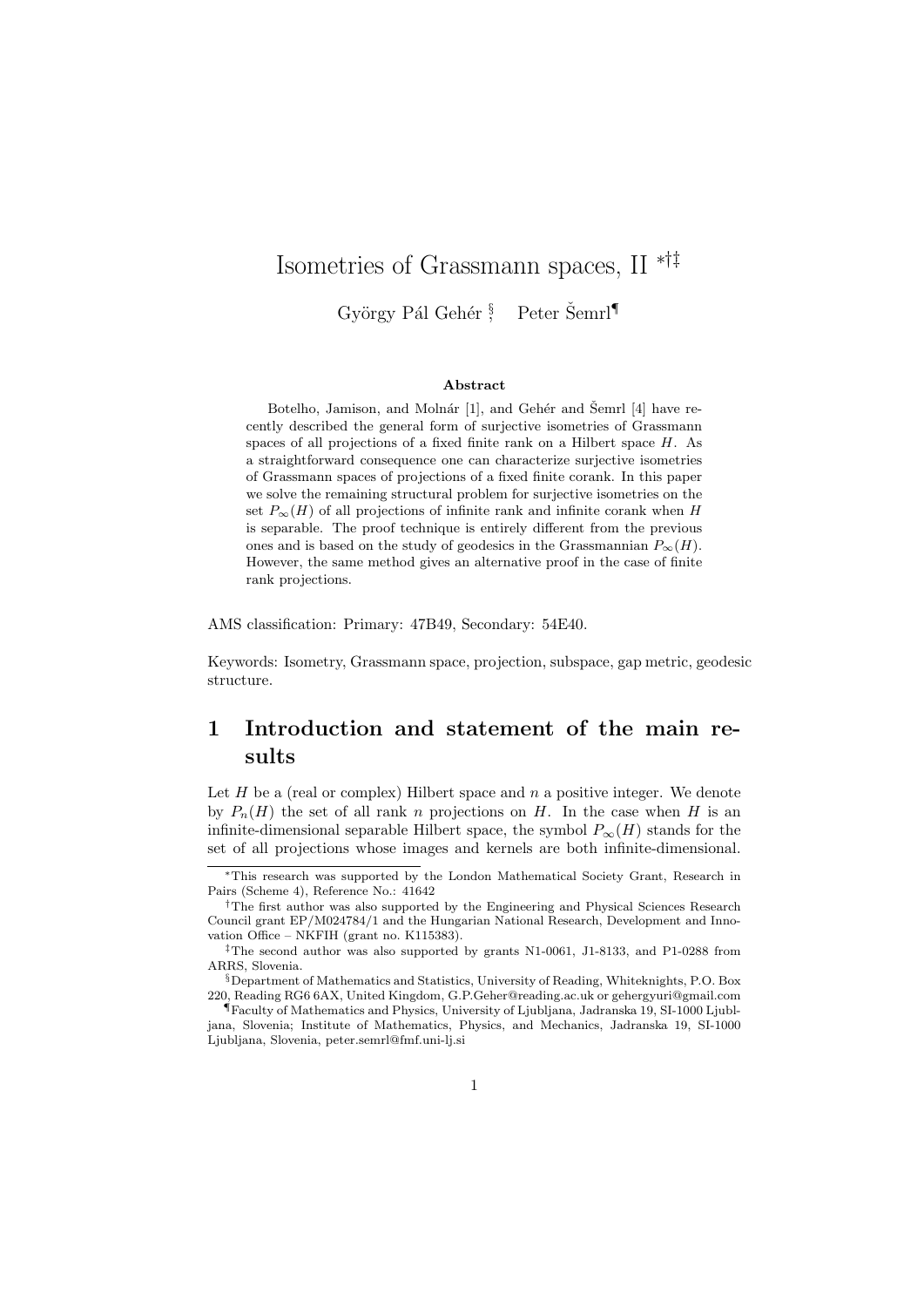By  $\Vert \cdot \Vert$  we denote the usual operator norm on  $B(H)$ , the set of all bounded linear operators on H. The distance on the set of all projections induced by the operator norm is usually called the gap metric.

In [1], Botelho, Jamison, and Molnár described the general form of surjective isometries of  $P_n(H)$  under some dimensionality constraints and under the additional assumption that  $H$  is a complex Hilbert space. Their main tool was a non-commutative Mazur–Ulam type result on the local algebraic behaviour of surjective isometries between substructures of metric groups. The authors of the present paper succeeded to extend this result also to the real case and all possible dimensions [4]. They proved that if dim  $H > n$  and dim  $H \neq 2n$ , then for every surjective isometry  $\phi: P_n(H) \to P_n(H)$  there exists a unitary or an antiunitary operator (an orthogonal operator in the real case)  $U$  on  $H$  such that  $\phi(P) = UPU^*$ ,  $P \in P_n(H)$ . In the case when dim  $H = 2n$ , we have either the above form, or  $\phi(P) = U(I - P)U^*$ ,  $P \in P_n(H)$ .

The main idea was to show that the set of certain geometric midpoints between two projections  $P$  and  $Q$  is a compact manifold if and only if  $P$  and Q are orthogonal. Then the structural result for orthogonality preserving maps on  $P_n(H)$  was used to complete the proof. This approach works in all cases but the case when dim  $H = 2n$ . In this exceptional case orthogonality preservers may have a wild behaviour and additional tools coming from the geometry of algebraic homogeneous spaces were needed to complete the proof.

Using the obvious fact that for any pair of projections  $P, Q$  we have

$$
||P - Q|| = ||(I - P) - (I - Q)||
$$

we can also solve the problem of describing the general form of surjective isometries on the set of all projections of a fixed finite corank leaving open only the case of surjective isometries on the set of projections of infinite rank and infinite corank.

The aim of this paper is to solve this remaining case, thus completing the research program that started with [1].

**Theorem 1.1.** Let  $H$  be an infinite-dimensional complex (real) separable Hilbert space and  $\phi: P_{\infty}(H) \to P_{\infty}(H)$  a surjective map such that

$$
\|\phi(P) - \phi(Q)\| = \|P - Q\|
$$

for every pair  $P,Q \in P_{\infty}(H)$ . Then there exists a unitary or an antiunitary operator (orthogonal operator)  $U$  on  $H$  such that either we have

$$
\phi(P) = UPU^*
$$

for every  $P \in P_{\infty}(H)$ ; or

$$
\phi(P) = U(I - P)U^*
$$

is satisfied for every  $P \in P_{\infty}(H)$ .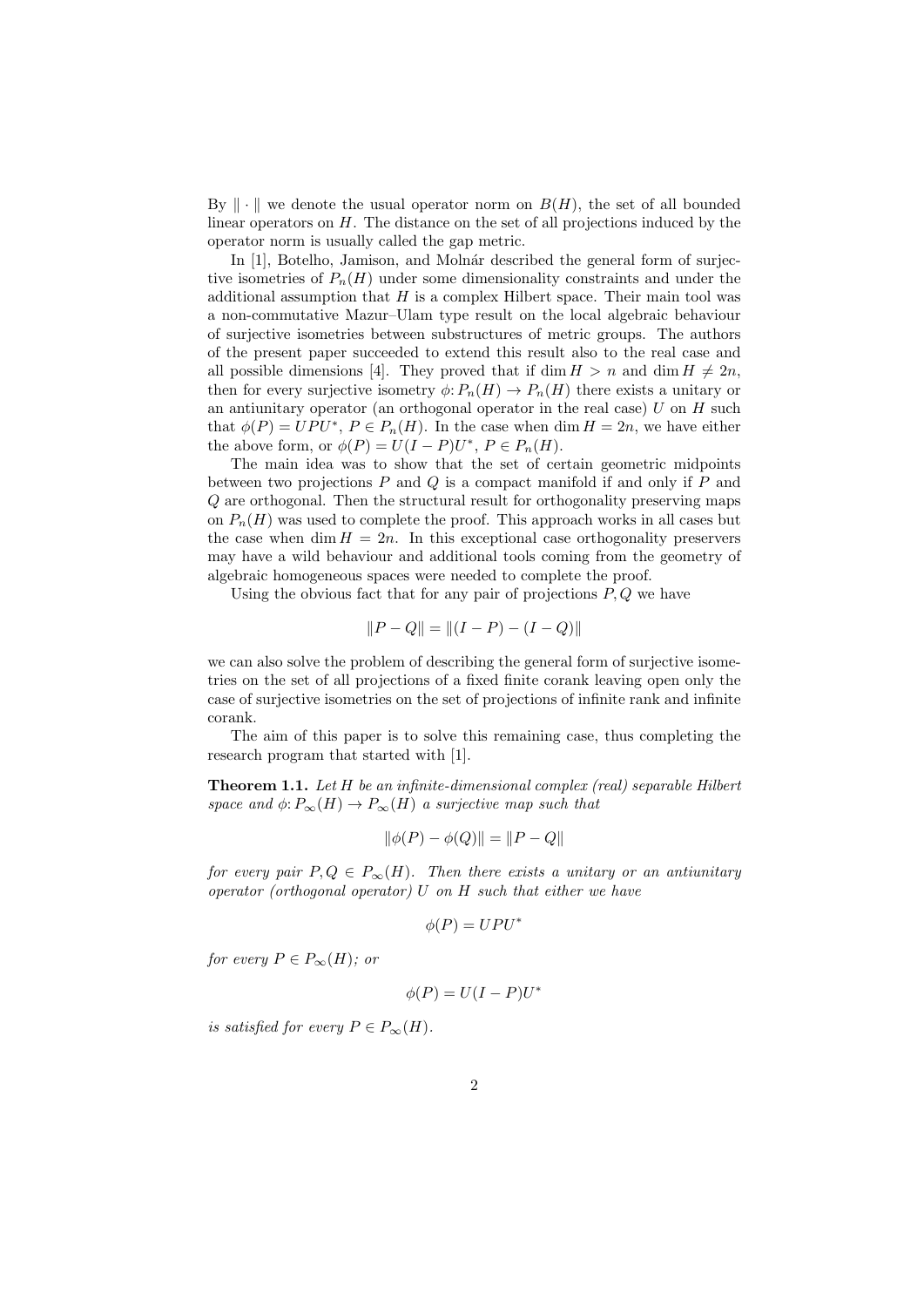It should be emphasized here that there is an essential difference between surjective isometries of  $P_n(H)$  and  $P_\infty(H)$ . While each surjective isometry  $\phi: P_n(H) \to P_n(H)$  preservers orthogonality, that is, for every pair  $P, Q \in$  $P_n(H)$  we have  $PQ = 0 \iff \phi(P)\phi(Q) = 0$ , this is not true for surjective isometries of  $P_{\infty}(H)$ . Indeed, let an infinite-dimensional separable Hilbert space  $H$  be represented as the orthogonal direct sum of three copies of a Hilbert space K,  $H = K \oplus K \oplus K$ , and let  $\phi: P_{\infty}(H) \to P_{\infty}(H)$  be a bijective isometry defined by  $\phi(P) = I - P$ ,  $P \in P_{\infty}(H)$ . Then for  $P, Q \in P_{\infty}(H)$  that have matrix representations

$$
P = \begin{bmatrix} I & 0 & 0 \\ 0 & 0 & 0 \\ 0 & 0 & 0 \end{bmatrix} \text{ and } Q = \begin{bmatrix} 0 & 0 & 0 \\ 0 & I & 0 \\ 0 & 0 & 0 \end{bmatrix}
$$

with respect to the above direct sum decomposition of H, we have  $PQ = 0$ , while

$$
\phi(P) = \begin{bmatrix} 0 & 0 & 0 \\ 0 & I & 0 \\ 0 & 0 & I \end{bmatrix} \quad \text{and} \quad \phi(Q) = \begin{bmatrix} I & 0 & 0 \\ 0 & 0 & 0 \\ 0 & 0 & I \end{bmatrix}
$$

are obviously not orthogonal.

This difference indicates that the structural problem for isometries of  $P_{\infty}(H)$ might be more difficult and that the methods used in the case of isometries on  $P_n(H)$  do not work in the present case. However, a careful reader will notice that the proof techniques we will use here to prove the above theorem work also for isometries on  $P_n(H)$ .

The main motivation for studying this kind of problems comes from mathematical physics. The Grassmann space  $P_1(H)$  is used to represent the set of pure states of the quantum system, and the quantity  $tr(PQ)$  is the socalled transition probability between two pure states. The famous Wigner's unitary-antiunitary theorem describes the general form of transformations of  $P_1(H)$  which preserve the transition probability. One can easily verify that  $||P-Q|| = \sqrt{1 - \text{tr } PQ}$  holds true for every pair  $P, Q \in P_1(H)$ . Hence, Wigner's theorem can be interpreted as the structural result for isometries of  $P_1(H)$ . For more detailed explanation with many other references, other motivations, and some recent related results we refer ro [1, 3, 4, 6].

Let  $H$  be an infinite-dimensional separable Hilbert space and  $n$  a positive integer. We will use the notation  $\mathbb{N}_0 = \{0, 1, 2, \ldots\}$ . By  $P^n(H)$  we denote the set of all projections on H whose kernel is *n*-dimensional, and by  $P(H)$  the set of all projections on H. We further set  $P_0(H) = \{0\}$  and  $P^0(H) = \{I\}$ . Then clearly,  $P(H)$  is a disjoint union of subsets of projections

$$
P(H) = \left(\bigcup_{n=0}^{\infty} \left(P_n(H) \cup P^n(H)\right)\right) \cup P_{\infty}(H).
$$

After having a full understanding of the structure of isometries of  $P_n(H)$ ,  $n =$  $1, 2, \ldots$ , and  $P_{\infty}(H)$  one may ask what are all surjective isometries of  $P(H)$ . As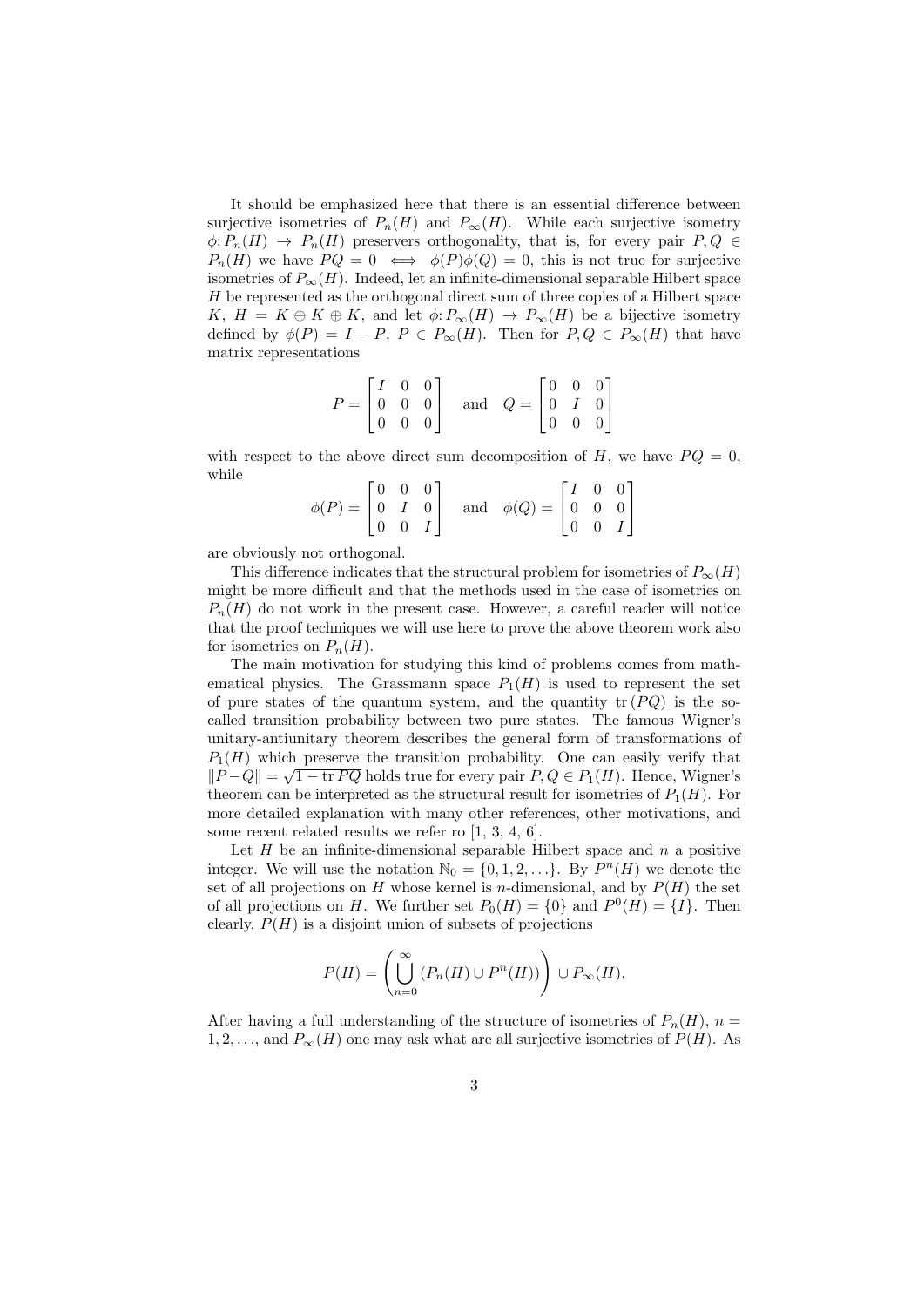we shall see this is a rather easy question once we observe that

$$
||P - Q|| = 1
$$

whenever P and Q belong to two different subsets  $P_n(H)$ ,  $P^n(H)$ ,  $n \in \mathbb{N}_0 \cup \{\infty\}$ , while in the case that  $P$  and  $Q$  both belong to the same subset there exists a finite sequence of projections  $P = P_0, P_1, \ldots, P_k = Q$  such that

$$
||P_{j-1} - P_j|| < 1, \quad j = 1, \dots, k.
$$

Using this simple observation it will be easy to prove the following.

Theorem 1.2. Let H be an infinite-dimensional separable Hilbert space and  $\phi: P(H) \to P(H)$  a surjective map such that

$$
\|\phi(P) - \phi(Q)\| = \|P - Q\|
$$

for all pairs  $P,Q \in P(H)$ . Then the set  $\mathbb{N}_0$  can be written as a disjoint union  $\mathbb{N}_0 = M \cup N$ , and there exists a system of operators  $U_0, U_1, U_2, \ldots, U_{\infty}$ ;  $W_0, W_1, W_2, \ldots$  such that each of them is a unitary or an antiunitary operator on H (orthogonal operator in the real case) and that we have

$$
\phi(P)=U_nPU_n^*\quad\text{ and }\quad \phi(Q)=W_nQW_n^*
$$

for every  $n \in M$ ,  $P \in P_n(H)$  and  $Q \in P^n(H)$ ;

$$
\phi(P) = U_n(I - P)U_n^* \quad and \quad \phi(Q) = W_n(I - Q)W_n^*
$$

for every  $n \in N$ ,  $P \in P_n(H)$  and  $Q \in P^n(H)$ ; and we have either

$$
\phi(P) = U_{\infty} P U_{\infty}^*
$$

for every  $P \in P_{\infty}(H)$ , or

$$
\phi(P) = U_{\infty}(I - P)U_{\infty}^*
$$

for every  $P \in P_{\infty}(H)$ .

Of course, one can also ask what are all isometries of  $P(H)$  in the case when H is finite-dimensional, dim  $H = m$ . Note that this time we do not need to assume that the isometry is surjective. The reason is that each isometry  $\phi: P(H) \to P(H)$  is an injective continuous map and since

$$
P(H) = \{0\} \cup P_1(H) \cup \ldots \cup P_{m-1}(H) \cup \{I\}
$$

is a finite disjoint union of Grassmann spaces and each of them is a compact and connected manifold, we see by the domain invariance theorem that  $\phi$  must be automatically surjective. Moreover, comparing the dimensions of these manifolds we see that every isometry  $\phi: P(H) \to P(H)$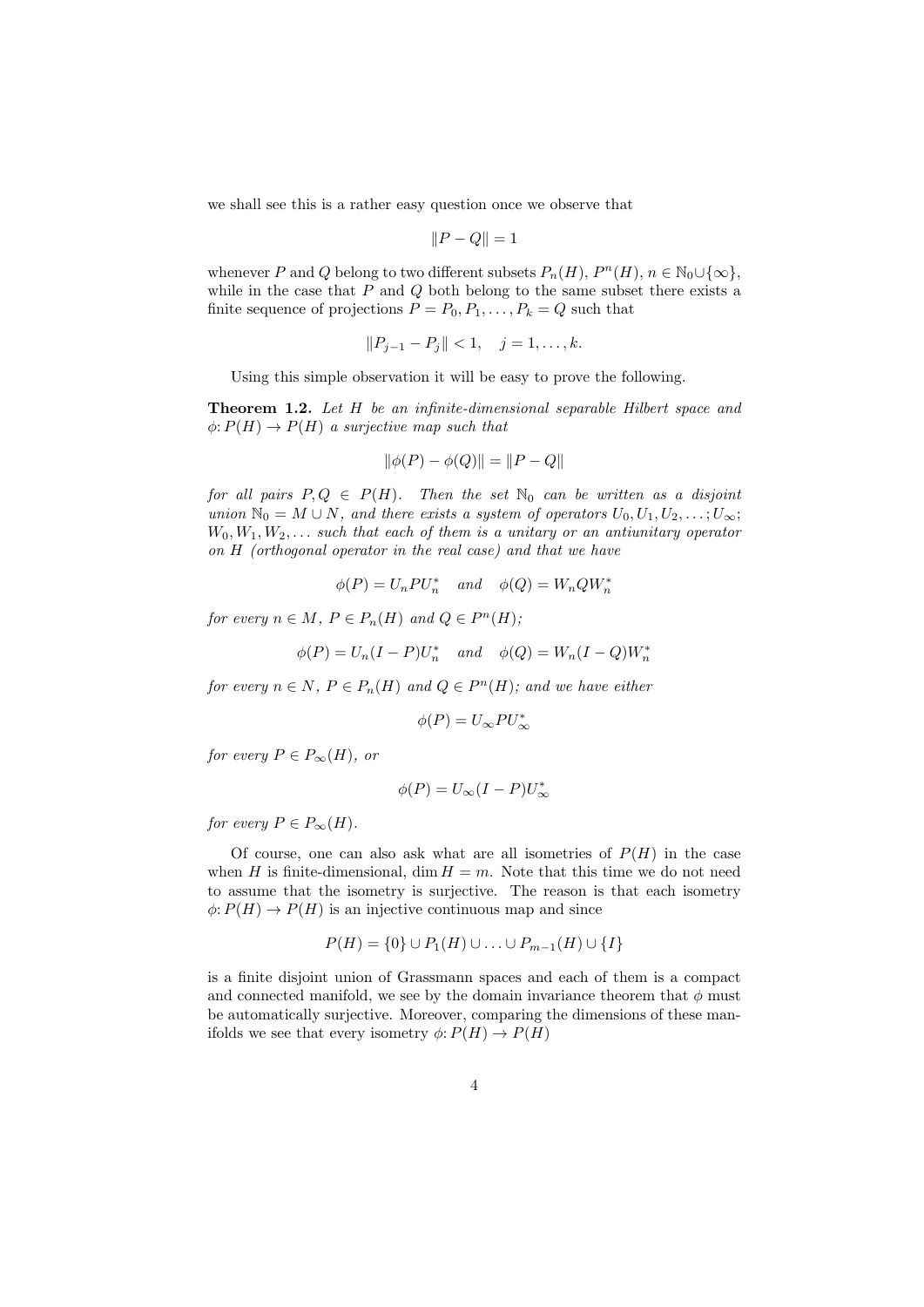- either maps 0 to 0 and  $I$  to  $I$ ; or maps 0 to  $I$  and  $I$  to 0,
- either maps  $P_1(H)$  onto  $P_1(H)$  and  $P_{m-1}(H)$  onto  $P_{m-1}(H)$ ; or maps  $P_1(H)$  onto  $P_{m-1}(H)$  and  $P_{m-1}(H)$  onto  $P_1(H)$ ,
- either maps  $P_2(H)$  onto  $P_2(H)$  and  $P_{m-2}(H)$  onto  $P_{m-2}(H)$ ; or maps  $P_2(H)$  onto  $P_{m-2}(H)$  and  $P_{m-2}(H)$  onto  $P_2(H)$ ,

We can now easily get the full understanding of the structure of isometries on  $P(H)$  using the main theorem from [4]. In particular, one needs to know what is the general form of all isometries from  $P_k(H)$  into  $P_{m-k}(H)$  when  $k < m/2$ . All one needs to observe is that if  $\varphi: P_k(H) \to P_{m-k}(H)$  is an isometry then the map  $\xi: P_k(H) \to P_k(H)$  defined by

. . .

$$
\xi(P) = I - \varphi(P), \quad P \in P_k(H),
$$

is an isometry, too, and hence, the main theorem from [4] implies that there exists a unitary or an antiunitary operator (orthogonal operator)  $U$  on  $H$  such that  $\varphi(P) = U(I - P)U^*$ ,  $P \in P_k(H)$ .

To avoid using too much space for trivialities we leave the exact formulation of the structural results for isometries of  $P(H)$ , dim  $H = m$ , (there is a slight difference between the cases when  $m$  is even or  $m$  is odd) to the reader. In the rest of the paper we will often speak of unitary operators, unitary or antiunitary operators, and unitary similarities without mentioning the real case – it will be self-understood that this will mean orthogonal operators and orthogonal similarities.

### 2 Preliminary results

One of the main tools we will need all the time is the famous Halmos' two projections theorem, see [2], which reads as follows.

Theorem 2.1 (P.R. Halmos). Let H be a real or complex Hilbert space and  $P, Q$  be projections on  $H$ . Then up to a unitary similarity  $H$  can be written as an orthogonal direct sum decomposition  $H = H_1 \oplus H_2 \oplus H_3 \oplus H_4 \oplus K \oplus K$  (note that the last two summands are equal) and the projections P and Q have the corresponding matrix representations

$$
P = \begin{bmatrix} I & 0 & 0 & 0 & 0 & 0 \\ 0 & 0 & 0 & 0 & 0 & 0 \\ 0 & 0 & I & 0 & 0 & 0 \\ 0 & 0 & 0 & 0 & 0 & 0 \\ 0 & 0 & 0 & 0 & I & 0 \\ 0 & 0 & 0 & 0 & 0 & 0 \end{bmatrix} \quad and \quad Q = \begin{bmatrix} 0 & 0 & 0 & 0 & 0 & 0 \\ 0 & I & 0 & 0 & 0 & 0 \\ 0 & 0 & I & 0 & 0 & 0 \\ 0 & 0 & 0 & 0 & 0 & 0 \\ 0 & 0 & 0 & 0 & C^2 & SC \\ 0 & 0 & 0 & 0 & SC & S^2 \end{bmatrix}, \quad (1)
$$

where  $S, C: K \to K$  are self-adjoint injective operators satisfying  $0 \leq S, C \leq I$ and  $S^2 + C^2 = I$ . Moreover, we have  $H_1 = \text{Im } P \cap \text{Ker } Q$ ,  $H_2 = \text{Ker } P \cap \text{Im } Q$ ,  $H_3 = \text{Im } P \cap \text{Im } Q$  and  $H_4 = \text{Ker } P \cap \text{Ker } Q$ .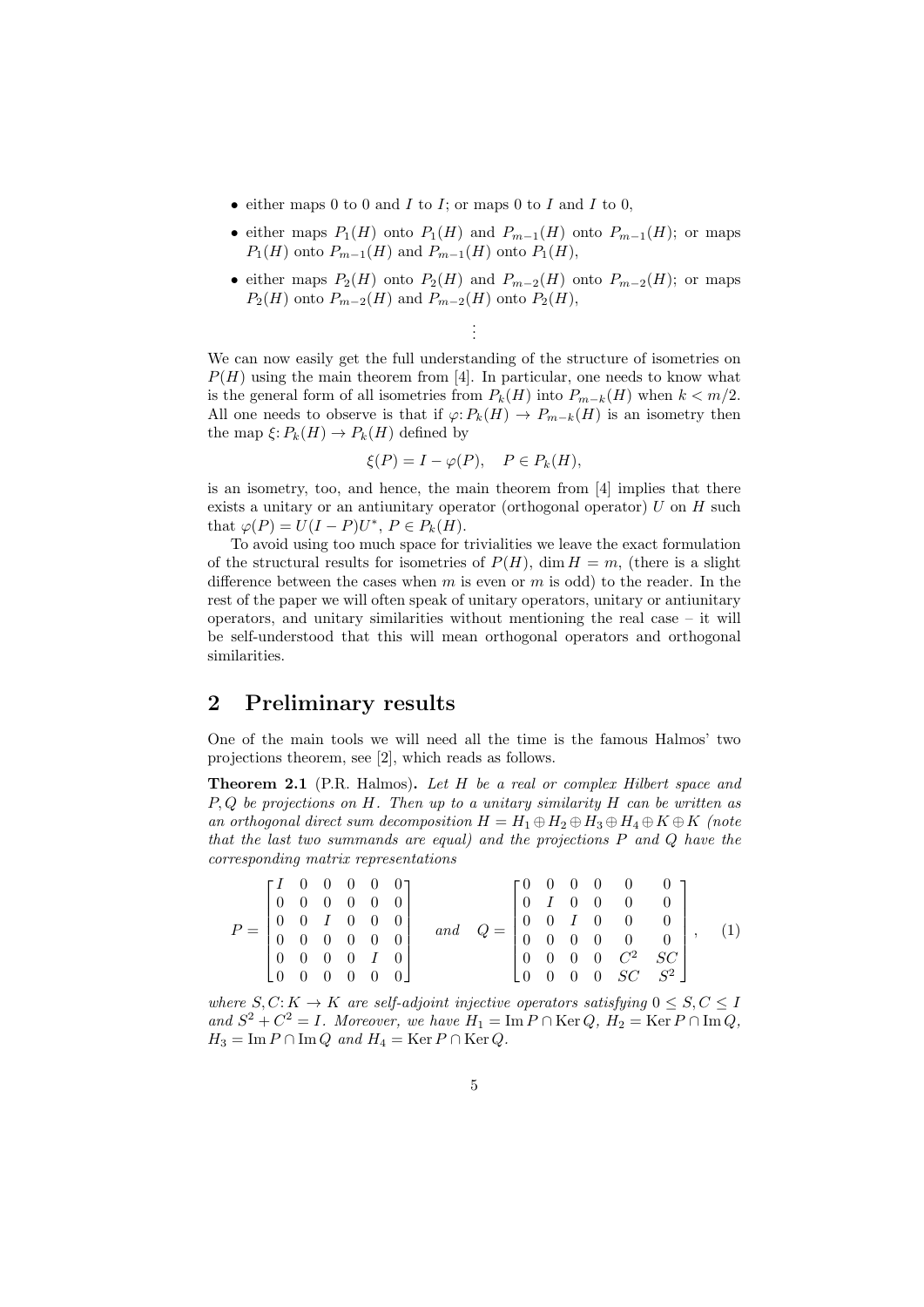Note that it may happen that in the above representation of  $P$  and  $Q$  some of the subspaces  $H_1, H_2, H_3, H_4, K$  are zero subspaces. Observe also that S is the unique positive square root of  $I - C<sup>2</sup>$ . In particular, S and C commute.

Next, using Halmos' two projections theorem, we prove an inequality that is probably known, however, we were not able to find it in the literature.

**Proposition 2.2.** Let H be a real or complex Hilbert space and  $P, Q \in P(H)$ . If Ker  $P \cap \text{Im } Q \neq \{0\}$  or  $\text{Im } P \cap \text{Ker } Q \neq \{0\}$ , then

$$
||P - Q|| = 1,
$$

otherwise we have

$$
||P - Q|| = \sqrt{||(I - P)Q(I - P)||} = ||S||,
$$

where  $S$  is the operator from  $(1)$  in the previous theorem. In particular, we always have the following inequality:

$$
||P - Q|| \ge \sqrt{||(I - P)Q(I - P)||}.
$$

*Proof.* Without loss of generality we may assume that  $P$  and  $Q$  have the matrix representations (1), in which case we have

$$
P-Q=\begin{bmatrix}I&0&0&0&0&0\\0&-I&0&0&0&0\\0&0&0&0&0&0\\0&0&0&0&0&0\\0&0&0&0&S^2&-SC\\0&0&0&0&-SC&-S^2\end{bmatrix}
$$

.

Thus, if  $H_1 \neq \{0\}$  or  $H_2 \neq \{0\}$ , then clearly  $||P - Q|| = 1$ . On the other hand, if  $H_1 = H_2 = \{0\}$ , then we have

$$
||P - Q|| = \left\| \begin{bmatrix} S^2 & -SC \\ -SC & -S^2 \end{bmatrix} \right\| = \left\| \begin{bmatrix} S & -C \\ -C & -S \end{bmatrix} \begin{bmatrix} S & 0 \\ 0 & S \end{bmatrix} \right\| = \left\| \begin{bmatrix} S & 0 \\ 0 & S \end{bmatrix} \right\|
$$

$$
= ||S|| = \sqrt{||S^2||} = \sqrt{||S^2||} = \sqrt{||\begin{bmatrix} 0 & 0 & 0 & 0 \\ 0 & 0 & 0 & 0 \\ 0 & 0 & 0 & 0 \\ 0 & 0 & 0 & S^2 \end{bmatrix} \right\| = \sqrt{||(I - P)Q(I - P)||},
$$

where we observed that  $\begin{bmatrix} S & -C \ C & C \end{bmatrix}$ is a unitary operator. As we obviously  $-C$  −S have  $||(I - P)Q(I - P)|| \leq 1$ , the stated inequality is straightforward.  $\Box$ 

From now on till the end of this section  $H$  will always denote an infinitedimensional real or complex separable Hilbert space.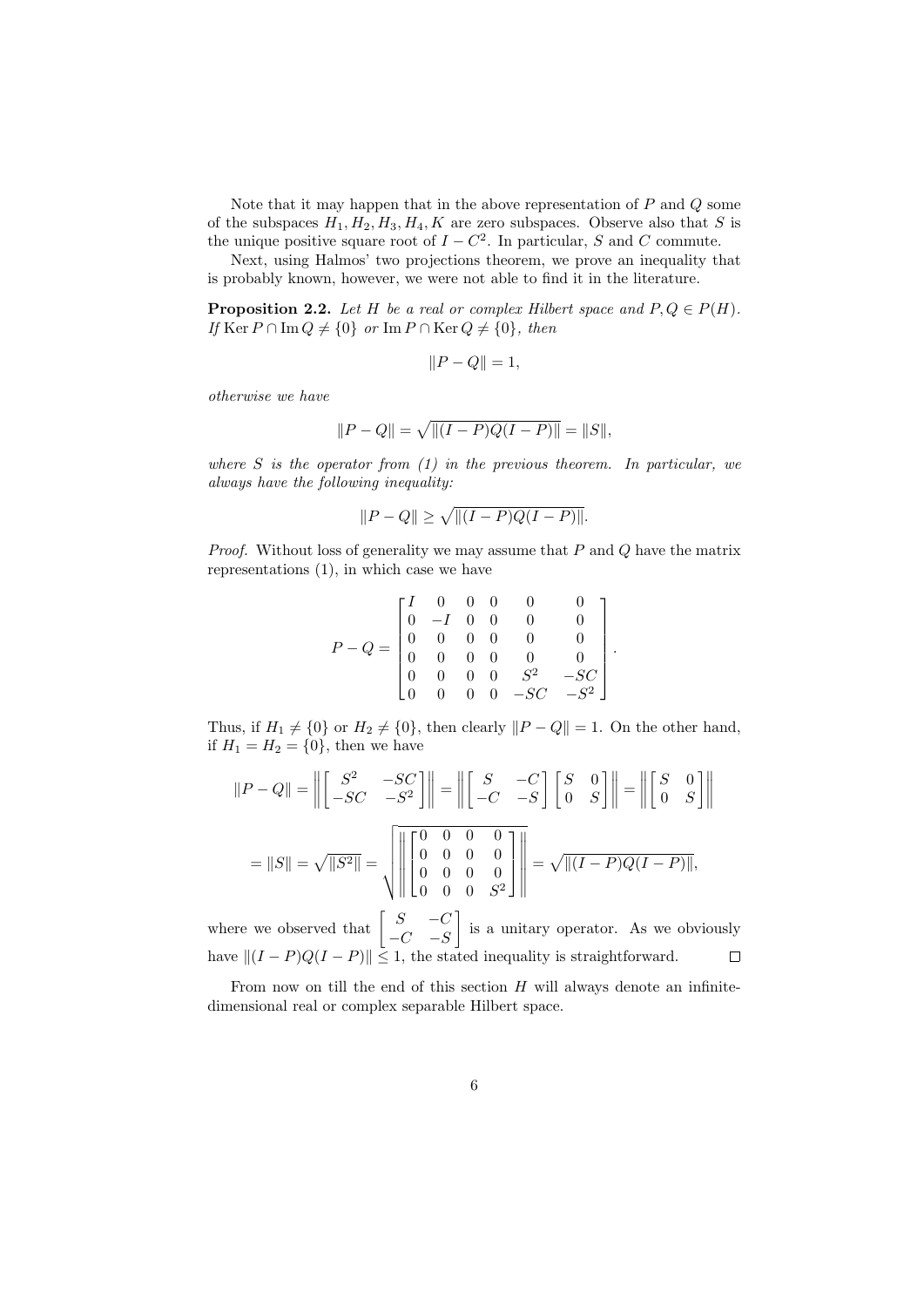**Lemma 2.3.** Let  $x \in H$  be a vector of norm one and assume that matrix representations of  $P, Q \in P_{\infty}(H)$  with respect to the orthogonal direct sum decomposition  $H = \text{span}\{x\} \oplus x^{\perp}$  are

$$
P = \begin{bmatrix} 1 & 0 \\ 0 & P_1 \end{bmatrix} \quad and \quad Q = \begin{bmatrix} 0 & 0 \\ 0 & Q_1 \end{bmatrix}
$$

for some projections  $P_1, Q_1 \in P_{\infty}(x^{\perp}).$  Let  $\theta \in (0, \frac{\pi}{2})$ . Assume further that  $R \in P_{\infty}(H)$  satisfies

$$
||R - P|| \le \sin \theta \quad and \quad ||R - Q|| \le \cos \theta.
$$

Then there exists a vector  $y \in H$  of norm one such that  $x \perp y$  and the matrix representations of  $P, Q, R$  with respect to the orthogonal direct sum decomposition  $H = \text{span}\{x\} \oplus \text{span}\{y\} \oplus \{x, y\}^{\perp}$  are

$$
P = \begin{bmatrix} 1 & 0 & 0 \\ 0 & 0 & 0 \\ 0 & 0 & P_2 \end{bmatrix}, \quad Q = \begin{bmatrix} 0 & 0 & 0 \\ 0 & 1 & 0 \\ 0 & 0 & Q_2 \end{bmatrix},
$$

and

$$
R = \begin{bmatrix} \cos^2 \theta & \cos \theta \sin \theta & 0\\ \cos \theta \sin \theta & \sin^2 \theta & 0\\ 0 & 0 & R_2 \end{bmatrix}
$$

for some  $P_2, Q_2, R_2 \in P_{\infty}(\lbrace x,y \rbrace^{\perp}).$  Moreover as a consequence, we have that  $\|R - P\| = \sin \theta$  and  $\|R - Q\| = \cos \theta$ .

*Proof.* Let the matrix representation of  $R$  with respect to the orthogonal direct sum decomposition  $H = \text{span} \{x\} \oplus x^{\perp}$  be

$$
R = \begin{bmatrix} r_1 & u^* \\ u & R_1 \end{bmatrix}.
$$
  
From  $R^2 = R$  we get  

$$
r_1^2 + ||u||^2 = r_1.
$$
 (2)

Further, the inequality

$$
||R - P|| = \left\| \begin{bmatrix} r_1 - 1 & u^* \\ u & R_1 - P_1 \end{bmatrix} \right\| \le \sin \theta
$$
  

$$
(r_1 - 1)^2 + ||u||^2 \le \sin^2 \theta
$$
 (3)

yields

and similarly,

$$
r_1^2 + ||u||^2 \le \cos^2 \theta. \tag{4}
$$

It follows from (2) and (4) that  $r_1 \n\t\leq \n\t\cos^2 \theta$ , while (2) and (3) imply  $1 - r_1 \n\t\leq$  $\sin^2 \theta$ , or equivalently  $r_1 \ge \cos^2 \theta$ .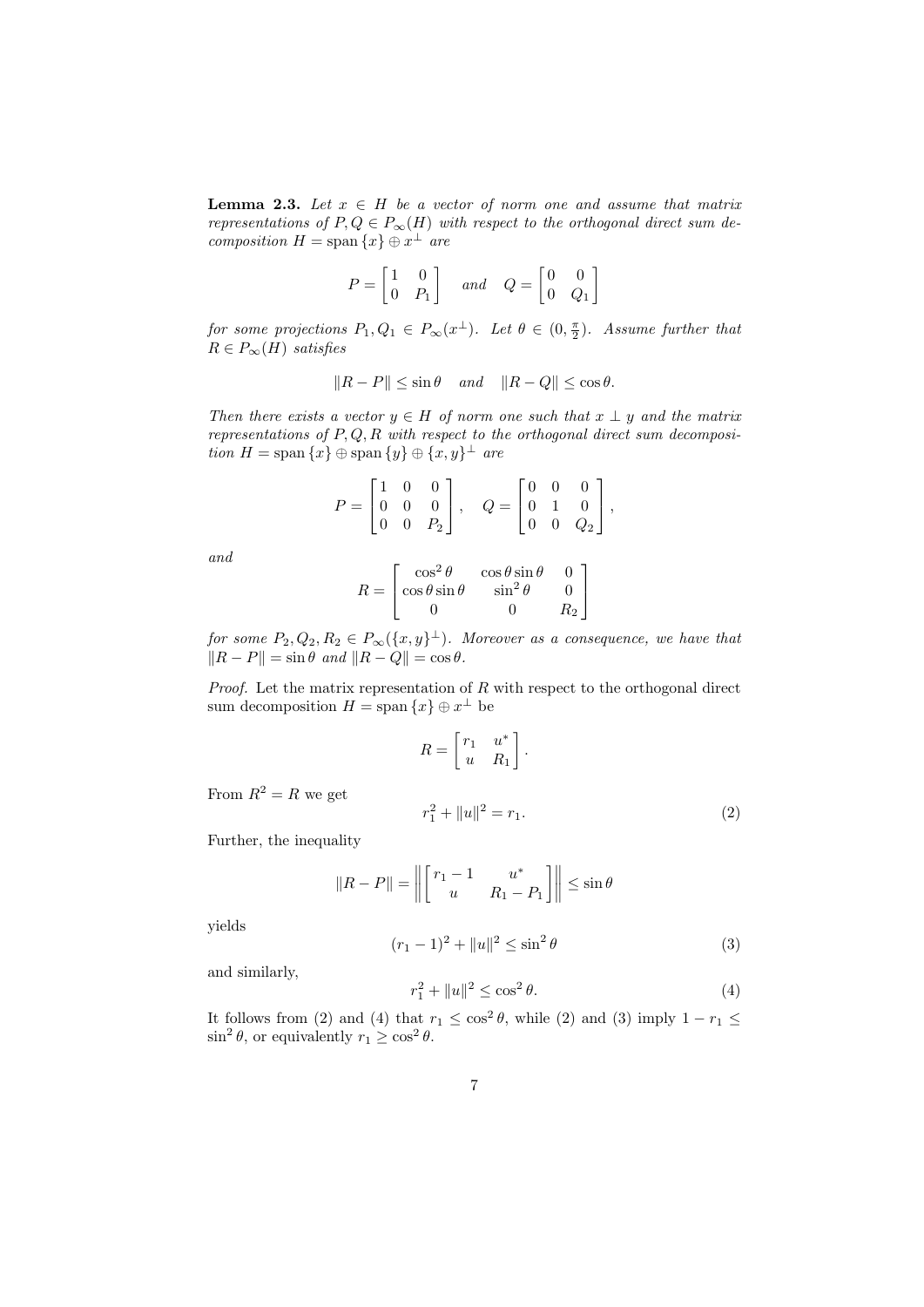Thus,  $r_1 = \cos^2 \theta$ , and consequently, by (2) we have  $||u||^2 = \cos^2 \theta \sin^2 \theta$ . Setting  $y = (\cos \theta \sin \theta)^{-1}u$ , the matrix representations of P, Q, R with respect to the orthogonal decomposition  $H = \text{span} \{x\} \oplus \text{span} \{y\} \oplus \{x, y\}^{\perp}$  are

$$
P = \begin{bmatrix} 1 & 0 & 0 \\ 0 & p_2 & v^* \\ 0 & v & P_2 \end{bmatrix}, \quad Q = \begin{bmatrix} 0 & 0 & 0 \\ 0 & q_2 & w^* \\ 0 & w & Q_2 \end{bmatrix},
$$

and

$$
R = \begin{bmatrix} \cos^2 \theta & \cos \theta \sin \theta & 0 \\ \cos \theta \sin \theta & r_2 & z^* \\ 0 & z & R_2 \end{bmatrix},
$$

for some  $p_2, q_2, r_2 \in [0, 1], v, w, z \in \{x, y\}^{\perp}$ , and some  $P_2, Q_2, R_2 \in B(\{x, y\}^{\perp})$ . It follows from  $R^2 = R$  that

$$
\cos^3\theta\sin\theta + r_2\cos\theta\sin\theta = \cos\theta\sin\theta.
$$

Therefore,  $r_2 = \sin^2 \theta$ , and then applying  $R^2 = R$  once more, we conclude that  $z=0.$ 

The inequality

$$
||R - Q|| \le \cos \theta
$$

implies that

$$
\left\| \begin{bmatrix} \cos^2 \theta & \cos \theta \sin \theta \\ \cos \theta \sin \theta & \sin^2 \theta - q_2 \end{bmatrix} \right\| \le \cos \theta.
$$

Denoting

$$
A = \begin{bmatrix} \cos^2 \theta & \cos \theta \sin \theta \\ \cos \theta \sin \theta & \sin^2 \theta - q_2 \end{bmatrix}
$$

we have  $\text{tr } A = 1 - q_2 \geq 0$  and  $\det A = -q_2 \cos^2 \theta$ . Because  $||A|| < 1$  we have  $q_2 \neq 0$ , and consequently, det  $A < 0$  which further yields that A has one positive and one negative eigenvalue. Since the trace of A is nonnegative, the norm of A equals the positive eigenvalue. The characteristic polynomial of A is of the form  $p(X) = X^2 - (\text{tr }A)X + \det A$ , and hence

$$
2||A|| = \text{tr}\,A + \sqrt{(\text{tr}\,A)^2 - 4\det A} = 1 - q_2 + \sqrt{(1 - q_2)^2 + 4q_2\cos^2\theta}.
$$

It is straightforward to check that the derivative of the real function  $f$  defined on the unit interval  $[0, 1]$  by

$$
f(t) = 1 - t + \sqrt{(1 - t)^2 + 4t \cos^2 \theta}
$$

is negative, and thus the minimal value of the function  $f$  on the unit interval is  $f(1) = 2\cos\theta$ . Since  $2||A|| \leq 2\cos\theta$  we conclude that  $q_2 = 1$ . Then  $Q \leq I$ immediately yields that  $w = 0$ .  $\Box$ 

In the same way we verify that  $p_2 = 0$  and  $v = 0$ .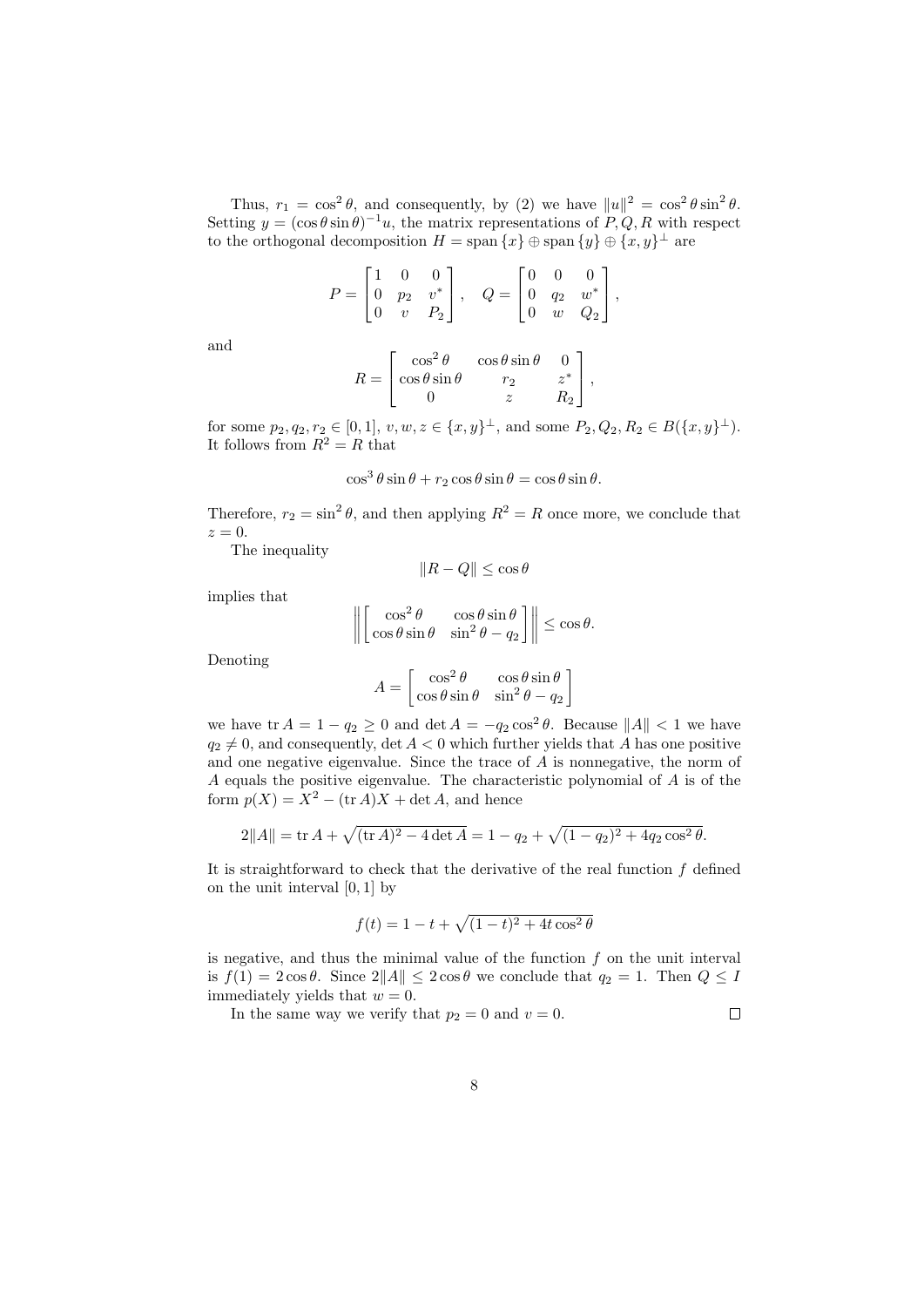For any projection  $P \in P_{\infty}(H)$  and any positive real number c we denote

$$
P^{\leq c} = \{ R \in P_{\infty}(H) : ||R - P|| \leq c \}.
$$

Let  $P, Q \in P_{\infty}(H)$ . Set  $H_1 = \text{Im } P \cap \text{Ker } Q$  and  $H_2 = \text{Ker } P \cap \text{Im } Q$ . Note that one or both of these two subspaces might be trivial. Obviously, they are orthogonal and both invariant for both  $P$  and  $Q$ . Hence, with respect to the orthogonal direct sum decomposition  $H = H_1 \oplus H_2 \oplus H_3$  the projections P and Q have the matrix representations

$$
P = \begin{bmatrix} I & 0 & 0 \\ 0 & 0 & 0 \\ 0 & 0 & P_1 \end{bmatrix} \quad \text{and} \quad Q = \begin{bmatrix} 0 & 0 & 0 \\ 0 & I & 0 \\ 0 & 0 & Q_1 \end{bmatrix},
$$

where  $P_1$  and  $Q_1$  are projections on  $H_3$  with the property that Im  $P_1 \cap \text{Ker } Q_1 =$  ${0}$  and Ker  $P_1 \cap \text{Im } Q_1 = {0}.$ 

**Lemma 2.4.** Let P and Q be as above and  $\theta \in (0, \frac{\pi}{2})$ . Let  $R \in P_{\infty}(H)$  and assume that

$$
R\in P^{\leq\sin\theta}\cap Q^{\leq\cos\theta}
$$

.

Then there exists a unitary operator  $U: H_1 \to H_2$  and a projection  $R_1$  on  $H_3$ such that  $\overline{Q}$  (ex.  $\tau$ )

$$
R = \begin{bmatrix} (\cos^2 \theta)I & (\sin \theta \cos \theta)U^* & 0\\ (\sin \theta \cos \theta)U & (\sin^2 \theta)I & 0\\ 0 & 0 & R_1 \end{bmatrix}.
$$

In particular, if  $\dim H_1 \neq \dim H_2$ , then the set  $P^{\leq \sin \theta} \cap Q^{\leq \cos \theta}$  is empty.

*Proof.* Take any unit vector  $x \in H_1$ . By Lemma 2.3 we have  $Rx = (\cos^2 \theta)x + v$ , where v is some vector in  $H_2$  with norm  $\cos \theta \sin \theta$ . Hence, the restriction of  $R - (\cos^2 \theta)I$  to  $H_1$  maps  $H_1$  into  $H_2$ . This restriction is a linear isometry multiplied by  $\cos \theta \sin \theta$ . It follows that R must be of the form

$$
R = \begin{bmatrix} (\cos^2 \theta)I & * & * \\ (\sin \theta \cos \theta)U & * & * \\ 0 & * & * \end{bmatrix},
$$

where U is an isometric embedding of  $H_1$  into  $H_2$ . In exactly the same way we see that

$$
R = \begin{bmatrix} * & (\sin \theta \cos \theta)V & * \\ * & (\sin^2 \theta)I & * \\ * & 0 & * \end{bmatrix}
$$

with V being an isometric embedding of  $H_2$  into  $H_1$ . It follows that  $H_1$  and  $H_2$ are of the same dimension. Since R is self-adjoint, we have necessarily  $V = U^*$ . In particular,  $U$  is surjective. It follows that  $R$  is of the desired form.  $\Box$ 

**Lemma 2.5.** Let  $P, Q, R \in P_{\infty}(H)$  with P and Q orthogonal and

$$
||R - P|| = ||R - Q|| = \frac{1}{\sqrt{2}}.
$$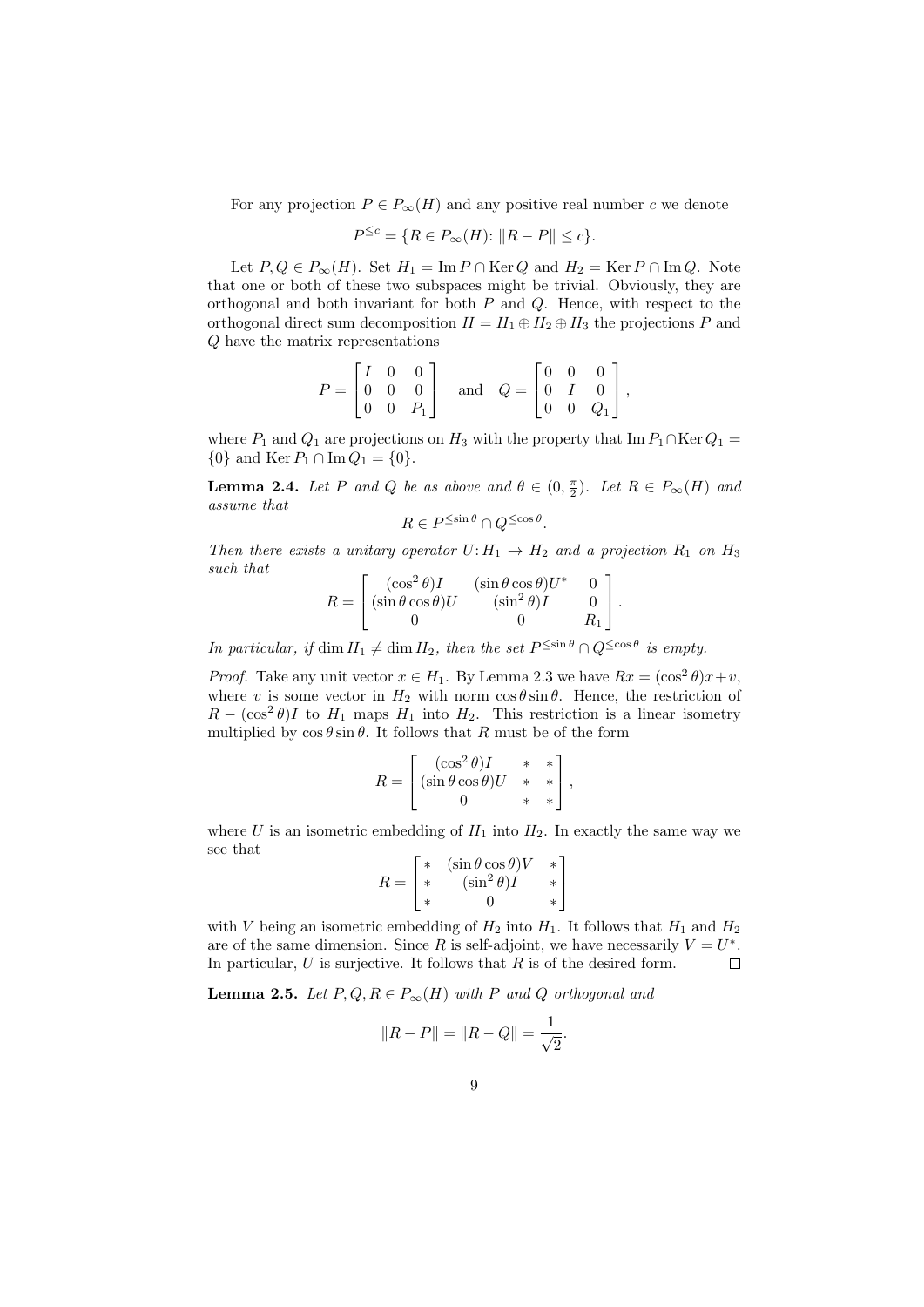Then there exists exactly one mapping  $\gamma: [0, \frac{\pi}{2}] \to P_{\infty}(H)$  such that

$$
\gamma(0) = P, \quad \gamma\left(\frac{\pi}{2}\right) = Q, \quad \text{and} \quad \gamma\left(\frac{\pi}{4}\right) = R,
$$

and

$$
\|\gamma(\theta_1) - \gamma(\theta_2)\| = \sin|\theta_1 - \theta_2| \tag{5}
$$

for all  $\theta_1, \theta_2 \in [0, \frac{\pi}{2}].$ 

Moreover, the exact same statement holds if  $I-P$  and  $I-Q$  are orthogonal.

Proof. Since P and Q are orthogonal we have an orthogonal direct sum decomposition  $H = H_1 \oplus H_2 \oplus H_3$  (with  $H_3$  possibly a zero subspace) such that the corresponding matrix representations are

$$
P = \begin{bmatrix} I & 0 & 0 \\ 0 & 0 & 0 \\ 0 & 0 & 0 \end{bmatrix} \quad \text{and} \quad Q = \begin{bmatrix} 0 & 0 & 0 \\ 0 & I & 0 \\ 0 & 0 & 0 \end{bmatrix}.
$$

We need to prove the existence and the uniqueness of  $\gamma$  with the above properties. By (5), we will have

$$
\gamma(\theta) \in P^{\leq \sin \theta} \cap Q^{\leq \cos \theta} \tag{6}
$$

for all  $\theta \in [0, \frac{\pi}{2}]$  and thus, by Lemma 2.4, we will further have

$$
\gamma(\theta) = \begin{bmatrix} * & * & 0 \\ * & * & 0 \\ 0 & 0 & T \end{bmatrix}
$$

for some projection  $T$  on  $H_3$ . But  $T$  has to be zero. Indeed, if  $T$  was nonzero we would have  $\|\gamma(\theta) - P\| = 1 = \|\gamma(\theta) - Q\|$ . Hence, all projections  $\gamma(\theta)$  will have nonzero entries only in the upper-left  $2 \times 2$  corner. In other words, there is no loss of generality in assuming that  $H_3 = 0$ , and then

$$
P = \begin{bmatrix} I & 0 \\ 0 & 0 \end{bmatrix} \quad \text{and} \quad Q = \begin{bmatrix} 0 & 0 \\ 0 & I \end{bmatrix}.
$$

Also, since  $H_1$  and  $H_2$  are of the same dimension, they can be identified, and thus, H can be considered as the orthogonal direct sum of two copies of  $H_1$ .

Using Lemma 2.4 once more we see that  $R$  must be of the form

$$
R = \begin{bmatrix} \frac{1}{2}I & \frac{1}{2}U \\ \frac{1}{2}U^* & \frac{1}{2}I \end{bmatrix}
$$

for some unitary operator U on  $H_1$ . Replacing P, Q, and R by  $WPW^*$ ,  $WQW^*$ , and  $WRW^*$ , where W is the unitary operator given by

$$
W = \begin{bmatrix} I & 0 \\ 0 & U \end{bmatrix},
$$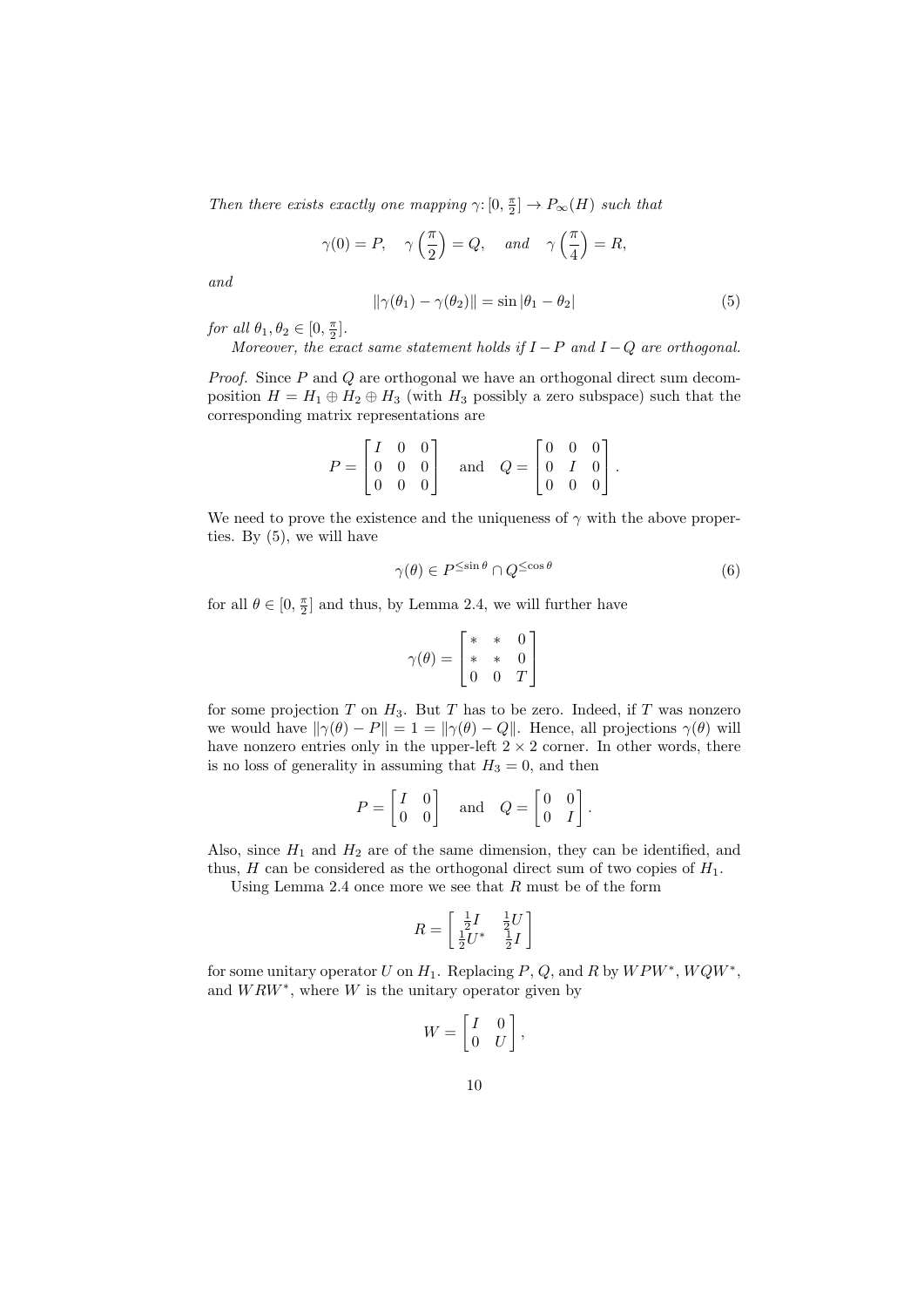we may assume that

$$
R = \begin{bmatrix} \frac{1}{2}I & \frac{1}{2}I \\ \frac{1}{2}I & \frac{1}{2}I \end{bmatrix}.
$$

It is an elementary linear algebra exercise to show that the map  $\gamma\colon [0,\frac{\pi}{2}] \to$  $P_{\infty}(H)$  defined by

$$
\gamma(\theta) = \begin{bmatrix} (\cos^2 \theta)I & (\cos \theta \sin \theta)I \\ (\cos \theta \sin \theta)I & (\sin^2 \theta)I \end{bmatrix}, \quad \theta \in \left[0, \frac{\pi}{2}\right],
$$

satisfies (5). Thus, the proof will be completed if we show that for any  $\theta \in (0, \frac{\pi}{2})$ the projection  $\gamma(\theta)$  above is the unique projection satisfying (5) with  $\theta_1 = \theta$ and  $\theta_2 = 0, \frac{\pi}{4}, \frac{\pi}{2}$ .

So, choose  $\tilde{\theta} \in (0, \frac{\pi}{2})$  and assume that  $S \in P_{\infty}(H)$  is a projection such that

$$
S \in P^{\leq \sin \theta} \cap Q^{\leq \cos \theta}
$$

and  $||S - R|| = \sin \left| \frac{\pi}{4} - \theta \right|$ . Then, by Lemma 2.4 we have

$$
S = \begin{bmatrix} (\cos^2 \theta)I & (\cos \theta \sin \theta)V^* \\ (\cos \theta \sin \theta)V & (\sin^2 \theta)I \end{bmatrix}
$$

for some unitary operator  $V$ . We will complete the proof by showing that  $||S - R|| = \sin \left| \frac{\pi}{4} - \theta \right|$  implies that  $V = I$ .

Observe that

$$
\begin{bmatrix} \frac{1}{\sqrt{2}}I & \frac{1}{\sqrt{2}}I \\ -\frac{1}{\sqrt{2}}I & \frac{1}{\sqrt{2}}I \end{bmatrix} R \begin{bmatrix} \frac{1}{\sqrt{2}}I & -\frac{1}{\sqrt{2}}I \\ \frac{1}{\sqrt{2}}I & \frac{1}{\sqrt{2}}I \end{bmatrix} = \begin{bmatrix} I & 0 \\ 0 & 0 \end{bmatrix},
$$

and

$$
\begin{bmatrix} \frac{1}{\sqrt{2}}I & \frac{1}{\sqrt{2}}I \\ -\frac{1}{\sqrt{2}}I & \frac{1}{\sqrt{2}}I \end{bmatrix} S \begin{bmatrix} \frac{1}{\sqrt{2}}I & -\frac{1}{\sqrt{2}}I \\ \frac{1}{\sqrt{2}}I & \frac{1}{\sqrt{2}}I \end{bmatrix} = \begin{bmatrix} * & * \\ * & \frac{1}{2}[I - \cos\theta\sin\theta(V + V^*)] \end{bmatrix},
$$

and therefore, by Proposition 2.2 we have

$$
\sin\left|\frac{\pi}{4} - \theta\right| = \|S - R\| = \left\| \begin{bmatrix} I & 0 \\ 0 & 0 \end{bmatrix} - \begin{bmatrix} * & * \\ * & \frac{1}{2}[I - \cos\theta\sin\theta(V + V^*)] \end{bmatrix} \right\|
$$
  

$$
\geq \sqrt{\left\| \frac{1}{2}I - \frac{1}{2}\cos\theta\sin\theta(V + V^*) \right\|} \geq \sqrt{\frac{1}{2} - \cos\theta\sin\theta} = \sin\left|\frac{\pi}{4} - \theta\right|.
$$

Since all inequalities are actually equalities, we have  $V = I$ , as desired.

For the case when  $I - P$  and  $I - Q$  are orthogonal we only have to observe that  $P \mapsto I - P$  is a bijective isometry of  $P_{\infty}(H)$ .  $\Box$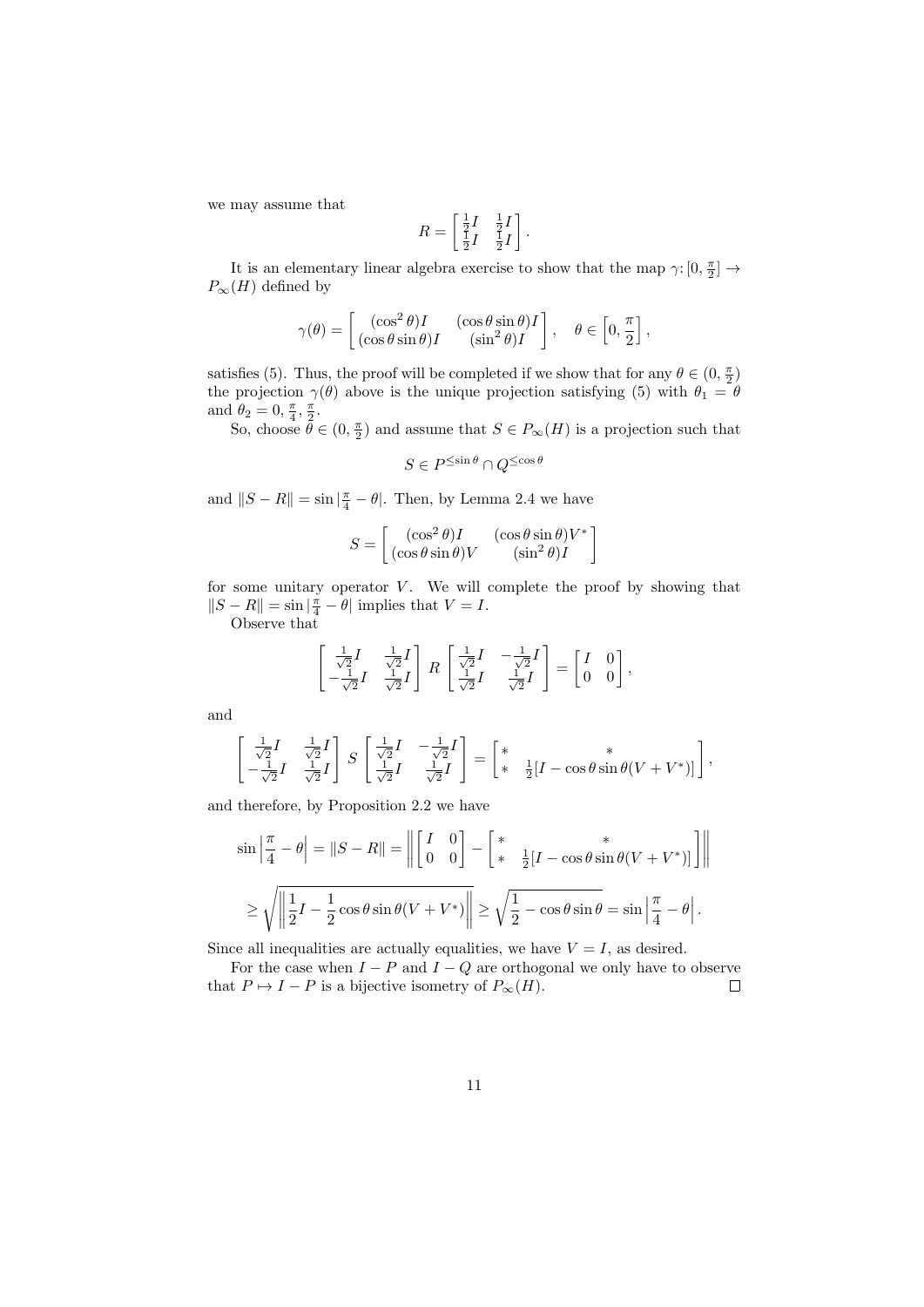**Lemma 2.6.** Let  $L$  be a Hilbert space (finite or infinite-dimensional) having the orthogonal direct sum decomposition  $L = K \oplus K$  and assume that  $P, Q \in$  $P_{\dim K}(L)$  have the corresponding matrix representations

$$
P = \begin{bmatrix} I & 0 \\ 0 & 0 \end{bmatrix} \quad and \quad Q = \begin{bmatrix} C^2 & SC \\ SC & S^2 \end{bmatrix}
$$

with S, C self-adjoint injective operators satisfying  $0 \leq S, C \leq I$  and  $S^2 + C^2 =$ *I. Denote*  $||S|| = \sin \psi$ ,  $0 \le \psi \le \frac{\pi}{2}$ . We define a map  $\alpha: [0, \frac{\pi}{2}] \to B(L)$  by

$$
\alpha(\theta) = \begin{bmatrix} \cos^2\left(\frac{2\theta}{\pi}\arcsin S\right) & \cos\left(\frac{2\theta}{\pi}\arcsin S\right) \sin\left(\frac{2\theta}{\pi}\arcsin S\right) \\ \cos\left(\frac{2\theta}{\pi}\arcsin S\right) \sin\left(\frac{2\theta}{\pi}\arcsin S\right) & \sin^2\left(\frac{2\theta}{\pi}\arcsin S\right) \end{bmatrix}
$$

for  $\theta \in \left[0, \frac{\pi}{2}\right]$ . Then

$$
\alpha(\theta) \in P_{\dim K}(L)
$$

for every  $\theta \in [0, \frac{\pi}{2}],$ 

$$
\alpha(0) = P, \quad \alpha\left(\frac{\pi}{2}\right) = Q,
$$

and

$$
\|\alpha(\theta_1) - \alpha(\theta_2)\| = \sin\left(\frac{2|\theta_1 - \theta_2|}{\pi}\psi\right)
$$

for all pairs  $\theta_1, \theta_2 \in [0, \frac{\pi}{2}].$ 

*Proof.* The verification of  $\alpha(0) = P$  and  $\alpha\left(\frac{\pi}{2}\right) = Q$  is straightforward, since  $\arcsin S = \arccos C$ . It is also clear that  $\alpha(\theta)$  is a projection for all  $\theta \in [0, \frac{\pi}{2}]$ . If  $\Gamma \subset P(H)$  is a curve in the set of all projections then all projections on this curve have the same rank and the same corank. Consequently,  $\alpha(\theta) \in P_{\dim K}(L)$ for all  $\theta \in [0, \frac{\pi}{2}].$ 

We set

$$
C_{\theta} = \cos\left(\frac{2\theta}{\pi}\arcsin S\right), \quad S_{\theta} = \sin\left(\frac{2\theta}{\pi}\arcsin S\right),
$$

and

$$
U_{\theta} = \begin{bmatrix} C_{\theta} & -S_{\theta} \\ S_{\theta} & C_{\theta} \end{bmatrix}.
$$

Clearly, each  $U_{\theta}$  is a unitary operator. Observe that

$$
\alpha(\theta) = U_{\theta} \begin{bmatrix} I & 0 \\ 0 & 0 \end{bmatrix} U_{\theta}^* = U_{\theta} \alpha(0) U_{\theta}^*.
$$

Moreover, for every pair  $\theta_1, \theta_2$  satisfying  $0 \le \theta_1 < \theta_2 \le \frac{\pi}{2}$  we have

$$
U_{\theta_1}^* U_{\theta_2} = \begin{bmatrix} C_{\theta_1} C_{\theta_2} + S_{\theta_1} S_{\theta_2} & S_{\theta_1} C_{\theta_2} - C_{\theta_1} S_{\theta_2} \\ C_{\theta_1} S_{\theta_2} - S_{\theta_1} C_{\theta_2} & C_{\theta_1} C_{\theta_2} + S_{\theta_1} S_{\theta_2} \end{bmatrix}
$$
  
= 
$$
\begin{bmatrix} C_{\theta_2 - \theta_1} & -S_{\theta_2 - \theta_1} \\ S_{\theta_2 - \theta_1} & C_{\theta_2 - \theta_1} \end{bmatrix} = U_{\theta_2 - \theta_1}.
$$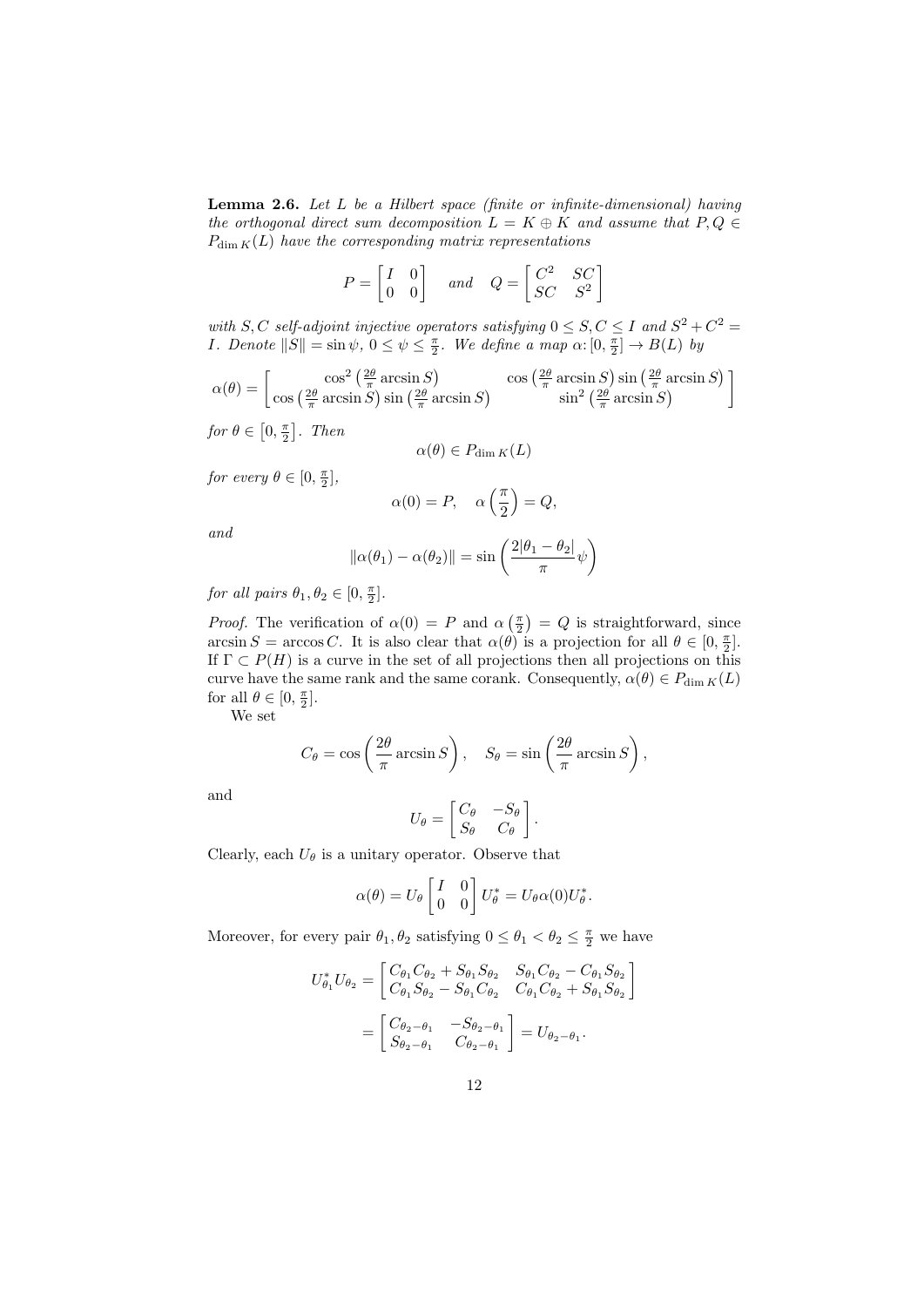Therefore,

$$
\|\alpha(\theta_1) - \alpha(\theta_2)\| = \left\| U_{\theta_1} \begin{bmatrix} I & 0 \\ 0 & 0 \end{bmatrix} U_{\theta_1}^* - U_{\theta_2} \begin{bmatrix} I & 0 \\ 0 & 0 \end{bmatrix} U_{\theta_2}^* \right\|
$$
  
= 
$$
\left\| \begin{bmatrix} I & 0 \\ 0 & 0 \end{bmatrix} - U_{\theta_1}^* U_{\theta_2} \begin{bmatrix} I & 0 \\ 0 & 0 \end{bmatrix} (U_{\theta_1}^* U_{\theta_2})^* \right\|
$$
  
= 
$$
\left\| \begin{bmatrix} I & 0 \\ 0 & 0 \end{bmatrix} - U_{\theta_2 - \theta_1} \begin{bmatrix} I & 0 \\ 0 & 0 \end{bmatrix} U_{\theta_2 - \theta_1}^* \right\| = \|\alpha(0) - \alpha(\theta_2 - \theta_1)\|.
$$

Consequently, by Proposition 2.2 we have

$$
\|\alpha(\theta_1) - \alpha(\theta_2)\| = \left\|\sin\left[\frac{2(\theta_2 - \theta_1)}{\pi}\arcsin S\right]\right\| = \sin\left(\frac{2(\theta_2 - \theta_1)}{\pi}\psi\right),\,
$$

 $\Box$ 

as desired.

**Lemma 2.7.** Assume that  $P, Q \in P_{\infty}(H)$  have matrix representations

|  |  |  | $P = \begin{bmatrix} I & 0 & 0 & 0 \\ 0 & 0 & 0 & 0 \\ 0 & 0 & I & 0 \\ 0 & 0 & 0 & 0 \end{bmatrix} \quad \text{ and } \quad Q = \begin{bmatrix} 0 & 0 & 0 & 0 \\ 0 & I & 0 & 0 \\ 0 & 0 & I & 0 \\ 0 & 0 & 0 & 0 \end{bmatrix}$ |  |  |  |
|--|--|--|----------------------------------------------------------------------------------------------------------------------------------------------------------------------------------------------------------------------------------|--|--|--|
|  |  |  |                                                                                                                                                                                                                                  |  |  |  |
|  |  |  |                                                                                                                                                                                                                                  |  |  |  |

with respect to the orthogonal direct sum decomposition  $H = H_1 \oplus H_2 \oplus H_3 \oplus H_4$ and assume that dim  $H_1 = \dim H_2 \neq 0$ ,  $\dim H_3 \neq 0$  and  $\dim H_4 \neq 0$ .

Then there exists  $R \in P_{\infty}(H)$  such that

$$
||R - P|| = ||R - Q|| = \frac{1}{\sqrt{2}}
$$

and there exist more than just one mapping  $\gamma: [0, \frac{\pi}{2}] \to P_{\infty}(H)$  with the properties

$$
\gamma(0) = P, \quad \gamma\left(\frac{\pi}{2}\right) = Q, \quad \text{and} \quad \gamma\left(\frac{\pi}{4}\right) = R,
$$

and

$$
\|\gamma(\theta_1) - \gamma(\theta_2)\| = \sin |\theta_1 - \theta_2|
$$

for all  $\theta_1, \theta_2 \in [0, \frac{\pi}{2}].$ 

*Proof.* Since  $\dim H_1 = \dim H_2$  we can identify these two subspaces. Because of dim  $H_3 \neq 0$  and dim  $H_4 \neq 0$  we can decompose both  $H_3$  and  $H_4$  into direct sums of a one-dimensional subspace and its orthogonal complement and then the corresponding matrix representations of  $P$  and  $Q$  are

$$
P = \begin{bmatrix} I & 0 & 0 & 0 & 0 & 0 \\ 0 & 0 & 0 & 0 & 0 & 0 \\ 0 & 0 & 1 & 0 & 0 & 0 \\ 0 & 0 & 0 & 0 & 0 & 0 \\ 0 & 0 & 0 & 0 & I & 0 \\ 0 & 0 & 0 & 0 & 0 & 0 \end{bmatrix} \text{ and } Q = \begin{bmatrix} 0 & 0 & 0 & 0 & 0 & 0 \\ 0 & I & 0 & 0 & 0 & 0 \\ 0 & 0 & 1 & 0 & 0 & 0 \\ 0 & 0 & 0 & 0 & 0 & 0 \\ 0 & 0 & 0 & 0 & I & 0 \\ 0 & 0 & 0 & 0 & 0 & 0 \end{bmatrix}
$$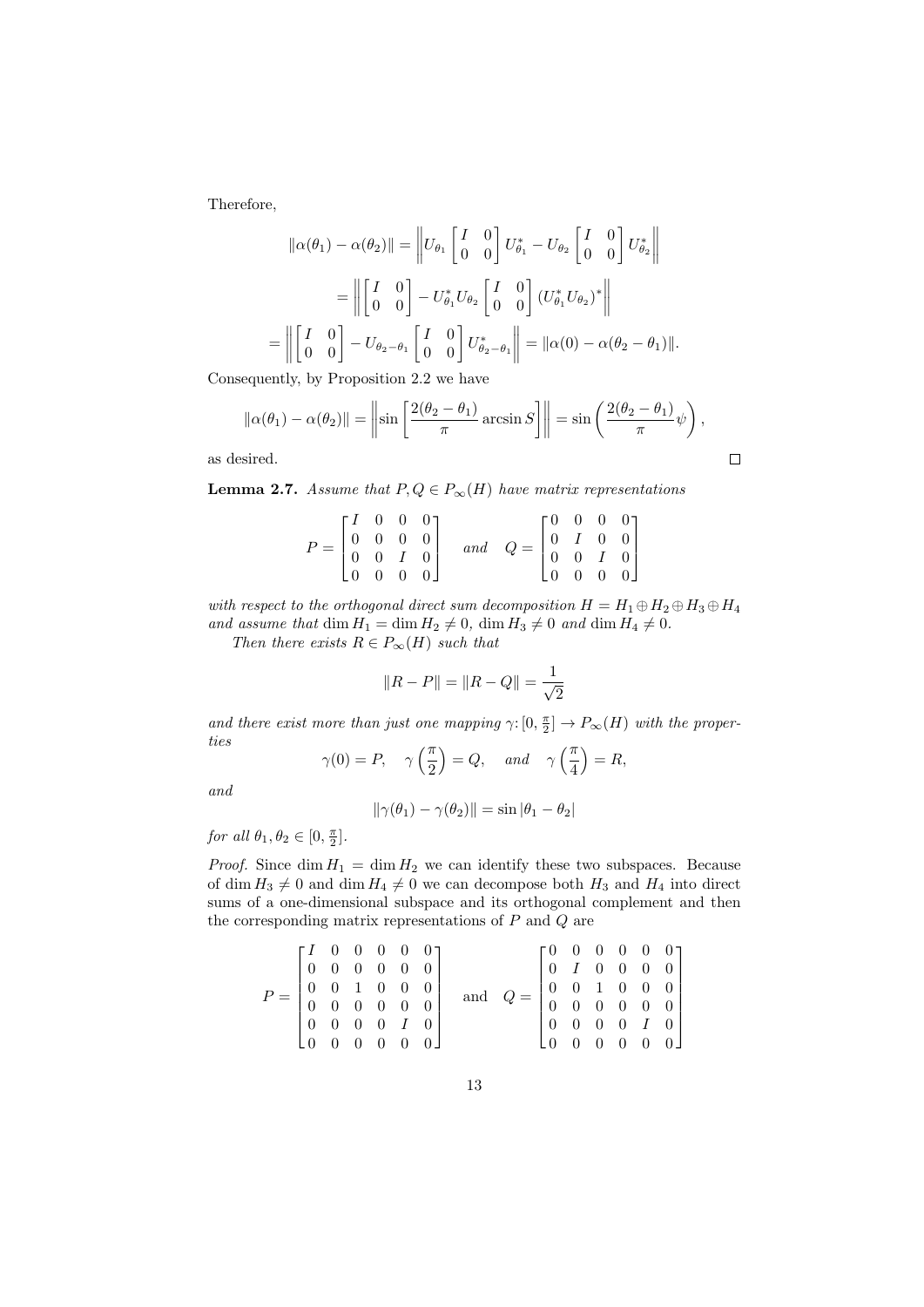with the third and the fourth subspace in the corresponding orthogonal direct sum decomposition of  $H$  being one-dimensional.

Choosing

$$
R = \begin{bmatrix} \frac{1}{2}I & \frac{1}{2}I & 0 & 0 & 0 & 0 \\ \frac{1}{2}I & \frac{1}{2}I & 0 & 0 & 0 & 0 \\ 0 & 0 & 1 & 0 & 0 & 0 \\ 0 & 0 & 0 & 0 & 0 & 0 \\ 0 & 0 & 0 & 0 & I & 0 \\ 0 & 0 & 0 & 0 & 0 & 0 \end{bmatrix}
$$

we immediately see that for every Lipschitz function  $f: [0, \frac{\pi}{2}] \to [0, \frac{\pi}{2}]$  with Lipschitz constant 1 satisfying  $f(0) = f(\frac{\pi}{4}) = f(\frac{\pi}{2}) = 0$  the mapping  $\gamma: [0, \frac{\pi}{2}] \to$  $P_{\infty}(H)$  given by

| $\left[ \frac{(\cos^2 \theta)I}{(\cos \theta \sin \theta)I} \right]$ | $(\cos \theta \sin \theta)I$<br>$(\sin^2 \theta)I$ |                                 |                                 |  |
|----------------------------------------------------------------------|----------------------------------------------------|---------------------------------|---------------------------------|--|
|                                                                      |                                                    |                                 |                                 |  |
|                                                                      |                                                    | $\cos^2 f(\theta)$              | $\cos f(\theta) \sin f(\theta)$ |  |
|                                                                      |                                                    | $\cos f(\theta) \sin f(\theta)$ | $\sin^2 f(\theta)$              |  |
|                                                                      |                                                    |                                 |                                 |  |
|                                                                      |                                                    |                                 |                                 |  |
| as the desired properties.                                           |                                                    |                                 |                                 |  |

has the desired properties.

**Lemma 2.8.** Assume that  $P, Q \in P_{\infty}(H)$  have matrix representations

|  |  |  |  |  |  | $\begin{bmatrix} I & 0 & 0 & 0 & 0 & 0 \end{bmatrix}$<br>$\begin{bmatrix} 0 & 0 & 0 & 0 & 0 & 0 \end{bmatrix}$<br>$\begin{bmatrix} 0 & 0 & I & 0 & 0 & 0 \\ 0 & 0 & 0 & 0 & 0 & 0 \end{bmatrix}$<br>$\begin{bmatrix} 0 & 0 & 0 & 0 & I & 0 \end{bmatrix}$<br>$\begin{bmatrix} 0 & 0 & 0 & 0 & 0 & 0 \end{bmatrix}$ |  |  |  |  |  |  | $\left[\begin{matrix} 0 & 0 & 0 & 0 & 0 & 0 \\ 0 & I & 0 & 0 & 0 & 0 \end{matrix}\right]$<br>$Q = \begin{bmatrix} 0 & I & 0 & 0 & 0 & 0 \ 0 & 0 & I & 0 & 0 & 0 \ 0 & 0 & 0 & 0 & 0 & 0 \ 0 & 0 & 0 & 0 & C^2 & SC \ 0 & 0 & 0 & 0 & SC & S^2 \end{bmatrix},$ |  |  |
|--|--|--|--|--|--|--------------------------------------------------------------------------------------------------------------------------------------------------------------------------------------------------------------------------------------------------------------------------------------------------------------------|--|--|--|--|--|--|---------------------------------------------------------------------------------------------------------------------------------------------------------------------------------------------------------------------------------------------------------------|--|--|
|--|--|--|--|--|--|--------------------------------------------------------------------------------------------------------------------------------------------------------------------------------------------------------------------------------------------------------------------------------------------------------------------|--|--|--|--|--|--|---------------------------------------------------------------------------------------------------------------------------------------------------------------------------------------------------------------------------------------------------------------|--|--|

with respect to the orthogonal direct sum decomposition  $H = L \oplus L \oplus H_1 \oplus H_2 \oplus$  $K \oplus K$  (note that the first two and the last two summands are equal). Assume further that  $L, K \neq \{0\}$  (while any of  $H_1$  and  $H_2$  might be a zero subspace and then, of course, some columns and rows in the above matrix representations of P and Q are absent) and that  $S, C: K \to K$  are self-adjoint injective operators satisfying  $0 \leq S, C \leq I$  and  $S^2 + C^2 = I$ . Suppose finally that  $||S|| = \sin \psi < 1$ .

Then there exists  $R \in P_{\infty}(H)$  such that

$$
||R - P|| = ||R - Q|| = \frac{1}{\sqrt{2}}
$$

and there exist more than just one mapping  $\gamma: [0, \frac{\pi}{2}] \to P_{\infty}(H)$  with the properties

$$
\gamma(0) = P, \quad \gamma\left(\frac{\pi}{2}\right) = Q, \quad \text{and} \quad \gamma\left(\frac{\pi}{4}\right) = R,
$$

and

$$
\|\gamma(\theta_1) - \gamma(\theta_2)\| = \sin |\theta_1 - \theta_2|
$$

for all  $\theta_1, \theta_2 \in [0, \frac{\pi}{2}].$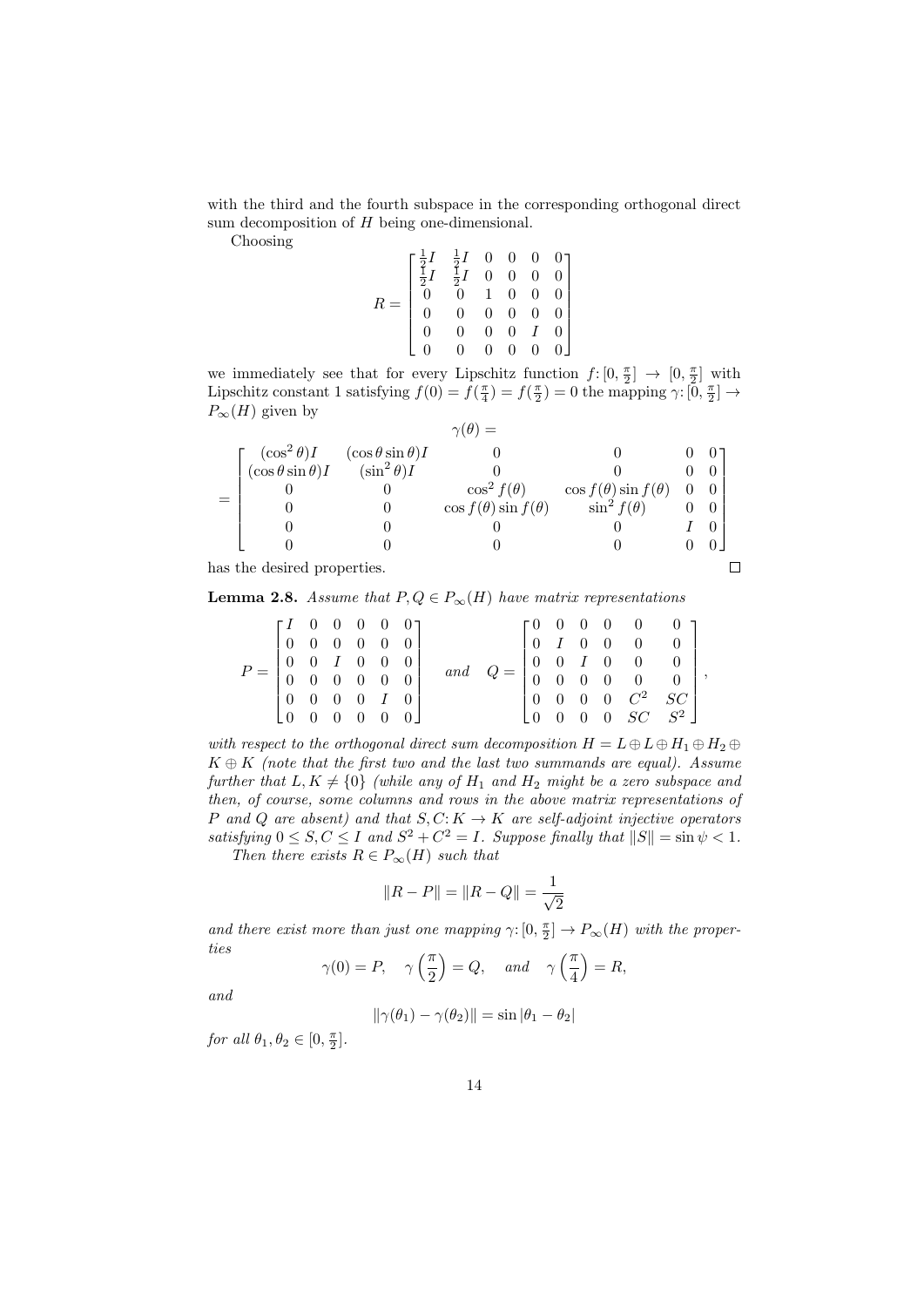Proof. We set

$$
C_{\theta} = \cos\left(\frac{2\theta}{\pi}\arcsin S\right)
$$
 and  $S_{\theta} = \sin\left(\frac{2\theta}{\pi}\arcsin S\right)$ ,  $\theta \in \left[0, \frac{\pi}{2}\right]$ 

Obviously, there are infinitely many Lipschitz functions  $f: [0, \frac{\pi}{2}] \to [0, \frac{\pi}{2}]$  with Lipschitz constant  $\frac{\pi}{2\psi}$  satisfying  $f(0) = 0$ ,  $f(\frac{\pi}{4}) = \frac{\pi}{4}$  and  $f(\frac{\pi}{2}) = \frac{\pi}{2}$ . Choose

$$
R=\left[\begin{matrix}\frac{1}{2}I & \frac{1}{2}I & 0 & 0 & 0 & 0\\ \frac{1}{2}I & \frac{1}{2}I & 0 & 0 & 0 & 0\\ 0 & 0 & I & 0 & 0 & 0\\ 0 & 0 & 0 & 0 & 0 & 0\\ 0 & 0 & 0 & 0 & C_{\frac{7}{4}}^2 & C_{\frac{7}{4}}S_{\frac{7}{4}}\\ 0 & 0 & 0 & 0 & C_{\frac{7}{4}}S_{\frac{7}{4}} & S_{\frac{2}{4}}^2\end{matrix}\right]
$$

and the mapping  $\gamma: [0, \frac{\pi}{2}] \to P_{\infty}(H)$  given by

$$
\gamma(\theta) = \begin{bmatrix} (\cos^2 \theta) I & (\cos \theta \sin \theta) I & 0 & 0 & 0 & 0 \\ (\cos \theta \sin \theta) I & (\sin^2 \theta) I & 0 & 0 & 0 & 0 \\ 0 & 0 & I & 0 & 0 & 0 & 0 \\ 0 & 0 & 0 & 0 & 0 & 0 & 0 \\ 0 & 0 & 0 & 0 & C_{f(\theta)}^2 & C_{f(\theta)} S_{f(\theta)} \\ 0 & 0 & 0 & 0 & C_{f(\theta)} S_{f(\theta)} & S_{f(\theta)}^2 \end{bmatrix}.
$$

A straightforward application of Lemma 2.6 completes the proof.

**Lemma 2.9.** Assume that  $P, Q \in P_{\infty}(H)$  have matrix representations

|       | $\Gamma I$ 0 0 0 0 0 1                                                         |          |  |                                             |     |  |          |  | $\begin{bmatrix} 0 & 0 & 0 & 0 & 0 & 0 \end{bmatrix}$                                                 |  |
|-------|--------------------------------------------------------------------------------|----------|--|---------------------------------------------|-----|--|----------|--|-------------------------------------------------------------------------------------------------------|--|
|       | $\begin{bmatrix} 0 & 0 & 0 & 0 & 0 & 0 \end{bmatrix}$                          |          |  |                                             |     |  |          |  | $\begin{bmatrix} 0 & I & 0 & 0 & 0 & 0 \end{bmatrix}$                                                 |  |
| $P =$ |                                                                                |          |  |                                             | and |  |          |  |                                                                                                       |  |
|       | $\begin{bmatrix} 0 & 0 & I & 0 & 0 & 0 \\ 0 & 0 & 0 & 0 & 0 & 0 \end{bmatrix}$ |          |  |                                             |     |  |          |  | $Q = \left[ \begin{array}{cccccc} 0 & 0 & I & 0 & 0 & 0 \ 0 & 0 & 0 & 0 & 0 & 0 \end{array} \right],$ |  |
|       | $\begin{bmatrix} 0 & 0 & 0 & 0 & I & 0 \end{bmatrix}$                          |          |  |                                             |     |  |          |  | $\begin{bmatrix} 0 & 0 & 0 & 0 & C^2 & SC \end{bmatrix}$                                              |  |
|       | LO.                                                                            | $\theta$ |  | $\begin{matrix} 0 & 0 & 0 & 0 \end{matrix}$ |     |  | $\Omega$ |  | $\begin{bmatrix} 0 & 0 & SC & S^2 \end{bmatrix}$                                                      |  |

with respect to the orthogonal direct sum decomposition  $H = L \oplus L \oplus H_1 \oplus H_2 \oplus$  $K \oplus K$ . Assume further that  $K \neq \{0\}$  and that  $S, C: K \to K$  are self-adjoint injective operators satisfying  $0 \leq S, C \leq I$  and  $S^2 + C^2 = I$ . Suppose finally that  $||S|| = 1$ .

Then there exists  $R \in P_{\infty}(H)$  such that

$$
||R - P|| = ||R - Q|| = \frac{1}{\sqrt{2}}
$$

and there exist more than just one mapping  $\gamma: [0, \frac{\pi}{2}] \to P_{\infty}(H)$  with the properties

$$
\gamma(0) = P, \quad \gamma\left(\frac{\pi}{2}\right) = Q, \quad \text{and} \quad \gamma\left(\frac{\pi}{4}\right) = R,
$$

and

$$
\|\gamma(\theta_1) - \gamma(\theta_2)\| = \sin |\theta_1 - \theta_2|
$$

for all  $\theta_1, \theta_2 \in [0, \frac{\pi}{2}].$ 

 $\Box$ 

.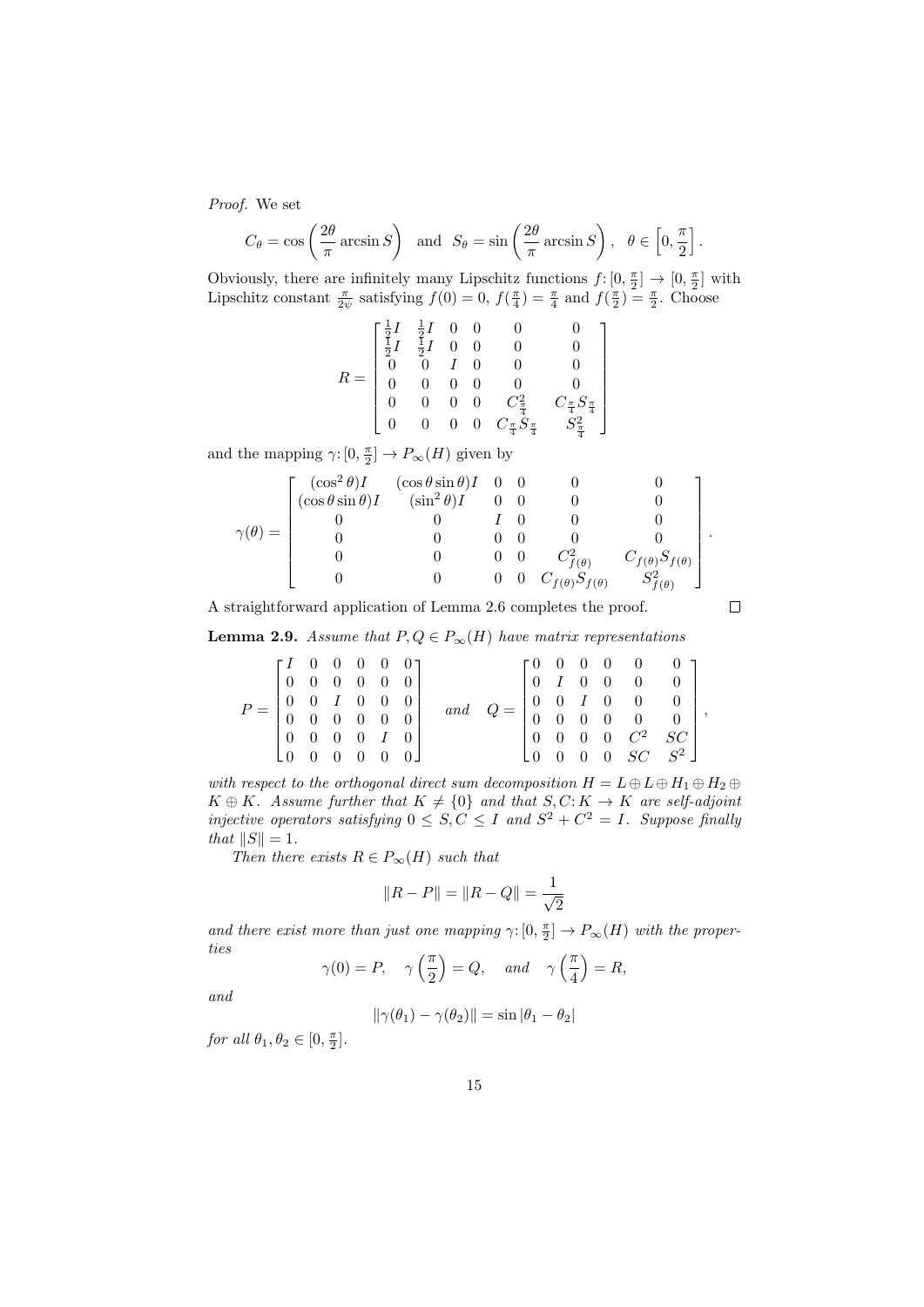*Proof.* Note that  $||S|| = 1$ ,  $S^2 + C^2 = I$ , and the injectivity of both S and C impy that  $K$  is infinite-dimensional. By the spectral theorem the bottom-right corners of  $P$  and  $Q$ :

$$
\begin{bmatrix} I & 0 \\ 0 & 0 \end{bmatrix} \quad \text{and} \quad \begin{bmatrix} C^2 & CS \\ CS & S^2 \end{bmatrix}
$$

can be rewritten as

|  |  | $\begin{bmatrix} I & 0 & 0 & 0 \\ 0 & 0 & 0 & 0 \\ 0 & 0 & I & 0 \\ 0 & 0 & 0 & 0 \end{bmatrix} \quad \text{and}$ |  | $\left[ \begin{matrix} C_1^2 & C_1S_1 & 0 & 0 \\ C_1S_1 & S_1^2 & 0 & 0 \\ 0 & 0 & C_2^2 & C_2S_2 \\ 0 & 0 & C_2S_2 & S_2^2 \end{matrix} \right]$ |
|--|--|-------------------------------------------------------------------------------------------------------------------|--|---------------------------------------------------------------------------------------------------------------------------------------------------|

with  $||S_1|| = 1$  and  $0 < ||S_2|| < 1$ . One can now use the same ideas as before to complete the proof.  $\Box$ 

For  $P, Q \in P_{\infty}(H)$  we write  $P \sim Q$  if and only if  $P \perp Q$  or  $(I - P) \perp (I - Q)$ , and P $\sharp Q$  if and only if  $P \perp Q$  and  $P + Q \in P_{\infty}(H)$ , that is, we have P $\sharp Q$  if and only if P and Q are orthogonal and the kernel of  $P+Q$  is infinite-dimensional, or in other words,  $P + Q$  have up to a unitary similarity matrix representations

| $P = \begin{bmatrix} I & 0 & 0 \\ 0 & 0 & 0 \\ 0 & 0 & 0 \end{bmatrix}$ |  |  | and $Q = \begin{bmatrix} 0 & 0 & 0 \\ 0 & I & 0 \\ 0 & 0 & 0 \end{bmatrix}$ , |  |  |
|-------------------------------------------------------------------------|--|--|-------------------------------------------------------------------------------|--|--|

where the three direct summands in the corresponding orthogonal direct sum decomposition of  $H$  are all infinite-dimensional. Note that above we could define  $P \sharp Q$  if and only if  $P + Q \in P_{\infty}(H)$ , since  $P + Q \in P_{\infty}(H)$  yields  $P \perp Q$ .

**Lemma 2.10.** Let  $P, Q \in P_{\infty}(H)$ . Then there exist  $j \in \{1, 2, 3\}$  and a sequence  $P = P_0, P_1, \ldots, P_j = Q$  such that  $P_k \in P_{\infty}(H)$ ,  $k = 0, 1, \ldots, j$ , and  $P_{k-1} \perp P_k$ ,  $k=1,\ldots,j$ .

Proof. By the two projections theorem we have up to a unitary similarity matrix representations

| $P = \begin{bmatrix} 0 & 0 & I & 0 & 0 & 0 \ 0 & 0 & 0 & 0 & 0 & 0 \end{bmatrix}$ |  |  | $\begin{bmatrix} I & 0 & 0 & 0 & 0 & 0 \end{bmatrix}$<br>$\begin{bmatrix} 0 & 0 & 0 & 0 & 0 & 0 \end{bmatrix}$<br>$\begin{bmatrix} 0 & 0 & 0 & 0 & I & 0 \end{bmatrix}$ | and |  |  | $\begin{bmatrix} 0 & 0 & 0 & 0 & 0 & 0 \end{bmatrix}$<br>$\begin{bmatrix} 0 & I & 0 & 0 & 0 & 0 \end{bmatrix}$<br>$Q = \left[ \begin{array}{cccccc} 0 & 0 & I & 0 & 0 & 0 \ 0 & 0 & 0 & 0 & 0 & 0 \end{array} \right],$<br>$\begin{bmatrix} 0 & 0 & 0 & 0 & C^2 & SC \end{bmatrix}$ |  |
|-----------------------------------------------------------------------------------|--|--|-------------------------------------------------------------------------------------------------------------------------------------------------------------------------|-----|--|--|-------------------------------------------------------------------------------------------------------------------------------------------------------------------------------------------------------------------------------------------------------------------------------------|--|
|                                                                                   |  |  | $\begin{bmatrix} 0 & 0 & 0 & 0 & 0 & 0 \end{bmatrix}$                                                                                                                   |     |  |  | $\begin{bmatrix} 0 & 0 & 0 & 0 & SC & S^2 \end{bmatrix}$                                                                                                                                                                                                                            |  |

where the underlying orthogonal decomposition of H is  $H = H_1 \oplus H_2 \oplus H_3 \oplus$  $H_4 \oplus K \oplus K$  and  $S, C: K \to K$  are self-adjoint injective operators satisfying  $0 \le S, C \le I$  and  $S^2 + C^2 = I$ .

In the case when  $K$  is infinite-dimensional the bottom-right corners of  $P$ and Q:

$$
\begin{bmatrix} I & 0 \\ 0 & 0 \end{bmatrix} \quad \text{and} \quad \begin{bmatrix} C^2 & CS \\ CS & S^2 \end{bmatrix} \in B(K \oplus K)
$$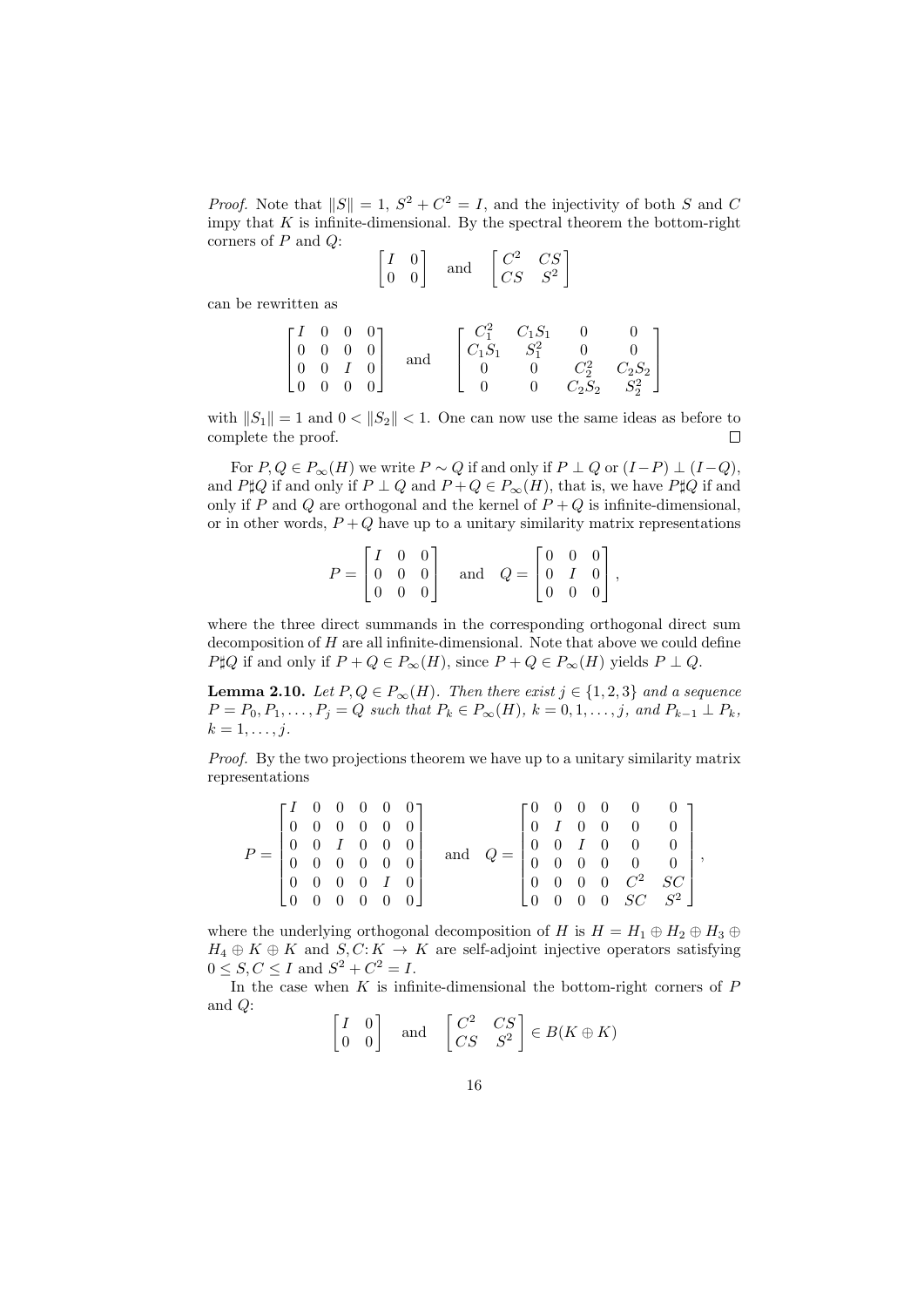can be rewritten as

$$
\begin{bmatrix} I & 0 & 0 & 0 \\ 0 & 0 & 0 & 0 \\ 0 & 0 & I & 0 \\ 0 & 0 & 0 & 0 \end{bmatrix} \text{ and } \begin{bmatrix} C_1^2 & C_1 S_1 & 0 & 0 \\ C_1 S_1 & S_1^2 & 0 & 0 \\ 0 & 0 & C_2^2 & C_2 S_2 \\ 0 & 0 & C_2 S_2 & S_2^2 \end{bmatrix} \in B(K \oplus K)
$$

where all the underlying direct summands are infinite-dimensional, and then the projections  $P_0 = P$ ,  $P_3 = Q$ ,  $P_1$  whose matrix representation has bottom-right corner equal to

$$
\begin{bmatrix} 0 & 0 & 0 & 0 \\ 0 & I & 0 & 0 \\ 0 & 0 & 0 & 0 \\ 0 & 0 & 0 & 0 \end{bmatrix} \in B(K \oplus K)
$$

and zeros elsewhere, and  $P_2$  whose bottom-right corner equals

$$
\begin{bmatrix} 0 & 0 & 0 & 0 \\ 0 & 0 & 0 & 0 \\ 0 & 0 & S_2^2 & -C_2S_2 \\ 0 & 0 & -C_2S_2 & C_2^2 \end{bmatrix} \in B(K \oplus K)
$$

while all other entries are zero, do the job.

In the case when  $H_4$  is infinite-dimensional we simply choose  $P_0 = P$ ,  $P_2 =$  $Q$ , and  $P_1$  is a projection whose image is  $H_4$  to complete the proof.

It remains to consider the case when both  $K$  and  $H_4$  are finite-dimensional. Then both  $H_1$  and  $H_2$  must be infinite-dimensional. This case is easy and is left to the reader.  $\Box$ 

Corollary 2.11. Let  $P,Q \in P_{\infty}(H)$ . Then there exist  $j \in \{1,2,3\}$  and a sequence  $P = P_0, P_1, \ldots, P_j = Q$  such that  $P_k \in P_\infty(H)$ ,  $k = 0, 1, \ldots, j$ , and  $P_{k-1} \sharp P_k, k = 1, \ldots, j.$ 

*Proof.* By the previous lemma we can find a sequence  $P = Q_0, Q_1, \ldots, Q_j = Q$ such that  $Q_k \in P_{\infty}(H)$ ,  $k = 0, 1, \ldots, j$ , and  $Q_{k-1} \perp Q_k$ ,  $k = 1, \ldots, j$ . There is no loss of generality in assuming that  $j > 1$ . Indeed, in the case when  $j = 1$  we have  $P \perp Q$  and we can choose the sequence  $Q_0 = P$ ,  $Q_1 = Q$ ,  $Q_2 = P$ , and  $Q_3 = Q$ . Thus, we may assume that  $j \in \{2,3\}$  and all we need to do is to replace  $Q_1, \ldots, Q_{j-1}$  by projections  $P_1, \ldots, P_{j-1}$  satisfying  $P_k \leq Q_k$ ,  $k = 1, \ldots, j-1$ , and the image of  $Q_k - P_k$  is infinite-dimensional.  $\Box$ 

In the next few lemmas we will always assume that  $\phi: P_\infty(H) \to P_\infty(H)$  is a bijective map preserving the relation  $\sim$  in both directions, that is,

$$
P \sim Q \iff \phi(P) \sim \phi(Q), \quad P, Q \in P_{\infty}(H).
$$

**Lemma 2.12.** Let  $P_i \in P_\infty(H)$ ,  $j = 1, 2, 3$ , and assume that  $P_k \sharp P_m$  whenever  $k \neq m$ . Then either  $\phi(P_k)$  $\sharp \phi(P_m)$  whenever  $k \neq m$ , or  $(I - \phi(P_k))\sharp (I - \phi(P_m))$ whenever  $k \neq m$ .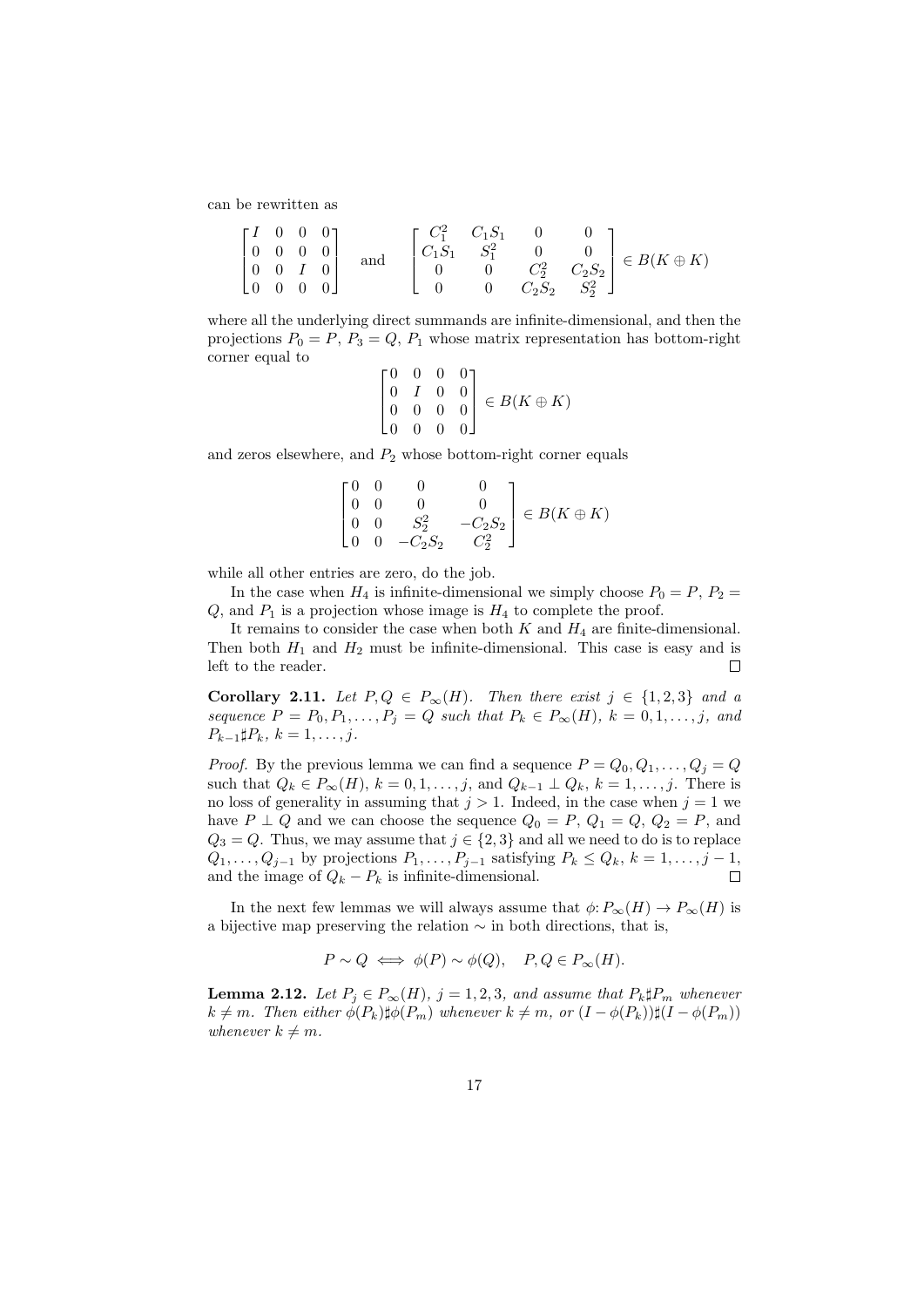*Proof.* Of course, we only need to verify that either  $\phi(P_k) \perp \phi(P_m)$  whenever  $k \neq m$ , or  $(I - \phi(P_k)) \perp (I - \phi(P_m))$  whenever  $k \neq m$ .

For each pair k, m,  $k \neq m$ , we have  $\phi(P_k) \perp \phi(P_m)$  or  $(I - \phi(P_k)) \perp (I \phi(P_m)$ . It follows that there exists  $r \in \{1, 2, 3\}$  such that either  $\phi(P_r) \perp \phi(P_m)$ for both integers  $m \neq r$ , or  $(I - \phi(P_r)) \perp (I - \phi(P_m))$  for both integers  $m \neq r$ .

We will consider only the first possibility and we will assume with no loss of generality that  $r = 1$ . Hence, we have

$$
\phi(P_1) \perp \phi(P_2)
$$
 and  $\phi(P_1) \perp \phi(P_3)$ .

Clearly,  $I - \phi(P_2)$  and  $I - \phi(P_3)$  cannot be orthogonal, as their images contain Im  $\phi(P_1)$ , forcing  $\phi(P_2)$  and  $\phi(P_3)$  to be orthogonal. □

**Lemma 2.13.** Let  $P, Q, R \in P_{\infty}(H)$  satisfy  $P \sharp Q$ ,  $P \sharp R$ , and  $\phi(P) \sharp \phi(Q)$ . Then

$$
\phi(P)\sharp\phi(R).
$$

*Proof.* With respect to the orthogonal direct sum decomposition  $H = \text{Im } P \oplus$  $\operatorname{Ker} P$  we have

$$
P = \begin{bmatrix} I & 0 \\ 0 & 0 \end{bmatrix}, \quad Q = \begin{bmatrix} 0 & 0 \\ 0 & Q_1 \end{bmatrix}, \quad \text{and} \quad R = \begin{bmatrix} 0 & 0 \\ 0 & R_1 \end{bmatrix}
$$

with  $Q_1, R_1 \in P_\infty(\text{Ker } P)$ . According to Lemma 2.10 we can find  $Q_1 =$  $T_0, T_1, \ldots, T_j = R_1$  such that  $T_k \in P_\infty(\text{Ker } P), k = 0, 1, \ldots, j$ , and  $T_{k-1} \perp T_k$ ,  $k = 1, \ldots, j$ . Set

$$
S_k = \begin{bmatrix} 0 & 0 \\ 0 & T_k \end{bmatrix}, \quad k = 0, 1, \dots, j.
$$

Then  $S_0 = Q, S_j = R$ , and  $S_{k-1} \sharp S_k, k = 1, ..., j$ , and  $P \sharp S_k, k = 0, ..., j$ .

Using Lemma 2.12 for the triple  $P, Q = S_0, S_1$  we see that  $\phi(P)\sharp\phi(S_1)$ . If  $j = 1$  we are done. Otherwise we apply Lemma 2.12 once more, this time for the triple P,  $S_1$ ,  $S_2$  to conclude that  $\phi(P)\sharp\phi(S_2)$ . If  $j=2$  we are done. Otherwise we need one more step to conclude the proof.  $\Box$ 

For  $P \in P_{\infty}(H)$  we denote

$$
P^{\sharp} = \{ Q \in P_{\infty}(H) \colon P \sharp Q \}.
$$

**Lemma 2.14.** Assume that there exist  $P, Q \in P_{\infty}(H)$  such that P\\ptalQ and  $\phi(P)\sharp\phi(Q)$ . Then for every  $R \in P_{\infty}(H)$  we have

$$
\phi(R^{\sharp}) = (\phi(R))^{\sharp},
$$

that is,  $\phi$  preserves the relation  $\sharp$  in both directions.

*Proof.* If for some  $R \in P_{\infty}(H)$  there exists  $S \in R^{\sharp}$  such that  $\phi(R)\sharp\phi(S)$ , then Lemma 2.13 yields that  $\phi(R^{\sharp}) \subset (\phi(R))^{\sharp}$ . But as  $\phi^{-1}$  has the same properties as  $\phi$ , we actually have  $\phi(R^{\sharp}) = (\phi(R))^{\sharp}$ .

It follows that if for some  $R \in P_{\infty}(H)$  we have  $\phi(R^{\sharp}) = (\phi(R))^{\sharp}$ , then  $\phi(S^{\sharp}) = (\phi(S))^{\sharp}$  for every  $S \in R^{\sharp}$ .

The lemma is now a straightforward consequence of Corollary 2.11.  $\Box$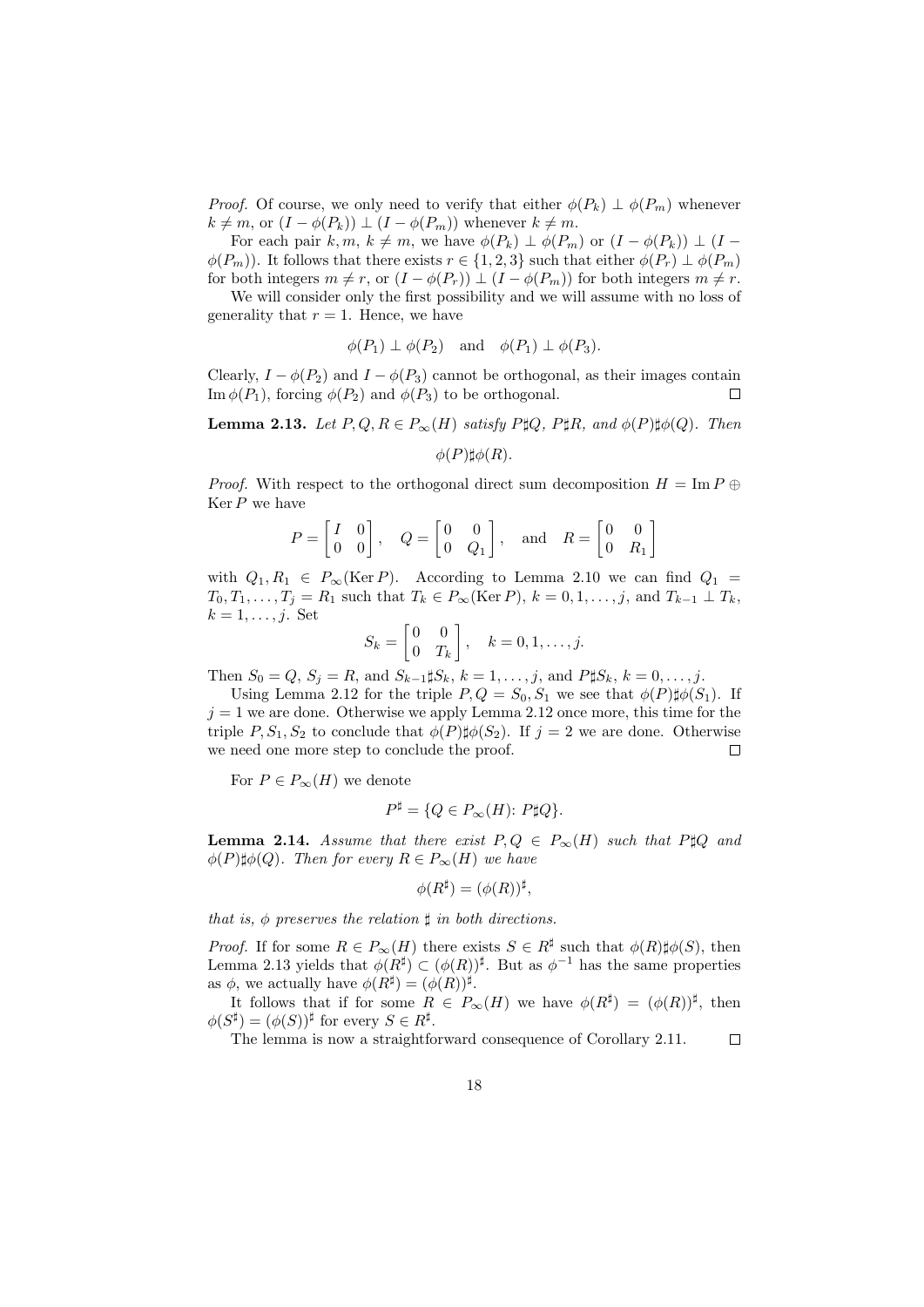**Corollary 2.15.** Let  $\phi: P_{\infty}(H) \to P_{\infty}(H)$  be a bijective map such that for every pair  $P, Q \in P_{\infty}(H)$  we have

$$
P \sim Q \iff \phi(P) \sim \phi(Q).
$$

Then there exists a unitary or an antiunitary operator (orthogonal operator) U on H such that either

 $\phi(P) = UPU^*$ 

for every  $P \in P_{\infty}(H)$ ; or

$$
\phi(P) = U(I - P)U^*
$$

for every  $P \in P_{\infty}(H)$ .

*Proof.* We take  $P, Q \in P_{\infty}(H)$  with P\\pm\$Q. By Lemma 2.12 we have either  $\phi(P)\sharp\phi(Q)$ , or  $(I - \phi(P))\sharp(I - \phi(Q))$ . In the second case we replace the map  $\phi$  by the map  $P \mapsto I - \phi(P)$ . Thus, there is no loss of generality in assuming that we have the first possibility. But then we already know that for every  $S, T \in P_{\infty}(H)$  we have

$$
T\sharp S \iff \phi(T)\sharp\phi(S). \tag{7}
$$

We will prove that for every  $S, T \in P_{\infty}(H)$  we have

$$
T \perp S \iff \phi(T) \perp \phi(S).
$$

Once we will verify this the conclusion follows from [7, Theorem 1.2] (or from a result of [5]).

Because the inverse of  $\phi$  has the same properties as  $\phi$ , it is enough to check that for every  $S, T \in P_{\infty}(H)$  we have

$$
T \perp S \Rightarrow \phi(T) \perp \phi(S).
$$

Let T, S be any elements of  $P_{\infty}(H)$ . Clearly,  $S \leq T$  if and only if for every  $M \in P_{\infty}(H)$  we have

$$
T\sharp M \Rightarrow S\sharp M,
$$

and hence (7) yields that

$$
S \leq T \iff \phi(S) \leq \phi(T).
$$

Let  $T \in P_{\infty}(H)$ . Then  $I - T$  can be characterized as the unique element L of  $P_{\infty}(H)$  with the properties:

- for every  $M \in P_{\infty}(H)$  we have:  $M \sharp T \Rightarrow M \leq L$ , and
- for every pair  $M, N \in P_{\infty}(H)$  we have:  $M, N \leq T$  and  $M \sharp N$  imply that  $M \sharp L$  and  $N \sharp L$ .

It follows that  $\phi(I-T) = I - \phi(T)$ . Since  $T \perp S$  holds if and only  $S \leq I-T$ we conclude that  $\phi$  preserves orthogonality.  $\Box$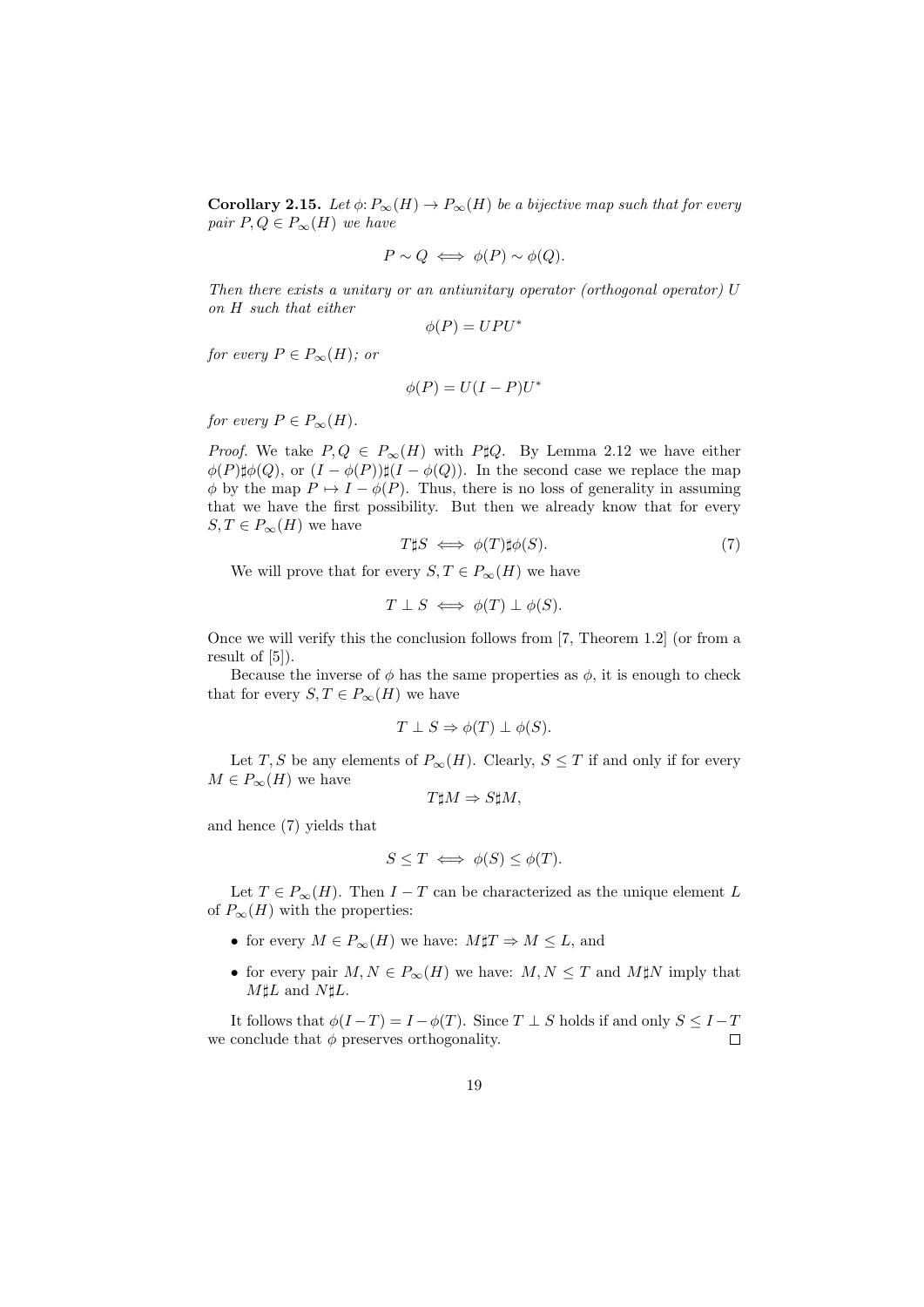### 3 Proofs of the main results

We start with the proof of our main result.

*Proof of Theorem 1.1.* Assume that  $P, Q \in P_{\infty}(H)$  and  $P \sim Q$ . We already know from the proof of Lemma 2.5 that then there exists an  $R \in P_{\infty}(H)$  with

$$
||R - P|| = ||R - Q|| = \frac{1}{\sqrt{2}}.
$$
\n(8)

Note that for such an  $R$  we also have

$$
\|\phi(R) - \phi(P)\| = \|\phi(R) - \phi(Q)\| = \frac{1}{\sqrt{2}}.
$$
\n(9)

By Halmos' two projections theorem, up to a unitary similarity  $H$  can be written as an orthogonal direct sum  $H = H_1 \oplus H_2 \oplus H_3 \oplus H_4 \oplus K \oplus K$  such that the corresponding matrix representations of  $\phi(P)$  and  $\phi(Q)$  are

| $\phi(P) = \begin{bmatrix} 0 & 0 & I & 0 & 0 & 0 \ 0 & 0 & 0 & 0 & 0 & 0 \end{bmatrix}$ |  |  |  |  |  | $\begin{bmatrix} I & 0 & 0 & 0 & 0 & 0 \end{bmatrix}$<br>$\begin{bmatrix} 0 & 0 & 0 & 0 & 0 & 0 \end{bmatrix}$<br>$\begin{bmatrix} 0 & 0 & 0 & 0 & I & 0 \end{bmatrix}$<br>$\begin{bmatrix} 0 & 0 & 0 & 0 & 0 & 0 \end{bmatrix}$ | $\quad \  \  \, \mathrm{and}$ | $\phi(Q) = \begin{bmatrix} 0 & 0 & 0 & 0 & 0 & 0 \ 0 & I & 0 & 0 & 0 & 0 \ 0 & 0 & I & 0 & 0 & 0 \ 0 & 0 & 0 & 0 & 0 & 0 \ 0 & 0 & 0 & 0 & C^2 & SC \end{bmatrix},$ |  |  |  |  | $\begin{bmatrix} 0 & 0 & 0 & 0 & SC & S^2 \end{bmatrix}$ |  |  |
|-----------------------------------------------------------------------------------------|--|--|--|--|--|----------------------------------------------------------------------------------------------------------------------------------------------------------------------------------------------------------------------------------|-------------------------------|---------------------------------------------------------------------------------------------------------------------------------------------------------------------|--|--|--|--|----------------------------------------------------------|--|--|
|-----------------------------------------------------------------------------------------|--|--|--|--|--|----------------------------------------------------------------------------------------------------------------------------------------------------------------------------------------------------------------------------------|-------------------------------|---------------------------------------------------------------------------------------------------------------------------------------------------------------------|--|--|--|--|----------------------------------------------------------|--|--|

where  $S, C: K \to K$  are self-adjoint injective operators satisfying  $0 \leq S, C \leq I$ and  $S^2 + C^2 = I$ .

By (9) and Lemma 2.4 we have necessarily dim  $H_1 = \dim H_2$ . Furthermore, from  $\|\phi(P) - \phi(Q)\| = 1$  and Proposition 2.2 we immediately conclude that either dim  $H_1 = \dim H_2 \neq 0$ , or  $K \neq \{0\}$  and  $||S|| = 1$ .

Next, we prove that the second possibility cannot happen. Let  $\widetilde{R} \in P_{\infty}(H)$ be arbitrary such that it satisfies

$$
\|\widetilde{R} - \phi(P)\| = \|\widetilde{R} - \phi(Q)\| = \frac{1}{\sqrt{2}}.
$$

Note that by (9) such an  $\tilde{R}$  exists. We set  $R := \phi^{-1}(\tilde{R})$  which clearly satisfies (8). By Lemma 2.5 there exists exactly one mapping  $\alpha: [0, \frac{\pi}{2}] \to P_{\infty}(H)$  such that  $\alpha(0) = P$ ,  $\alpha\left(\frac{\pi}{2}\right) = Q$ ,  $\alpha\left(\frac{\pi}{4}\right) = R$ , and  $\|\alpha(\theta_1) - \alpha(\theta_2)\| = \sin |\theta_1 - \theta_2|$ for all  $\theta_1, \theta_2 \in [0, \frac{\pi}{2}]$ . Since  $\phi$  is a bijective isometry, it is straightforward that there exists exactly one mapping  $\gamma: [0, \frac{\pi}{2}] \to P_{\infty}(H)$  such that  $\gamma(0) = \phi(P)$ ,  $\gamma\left(\frac{\pi}{2}\right) = \phi(Q), \gamma\left(\frac{\pi}{4}\right) = \widetilde{R}$ , and  $\|\gamma(\theta_1) - \gamma(\theta_2)\| = \sin |\theta_1 - \theta_2|$  for all  $\theta_1, \theta_2 \in [0, \frac{\pi}{2}]$ . Using Lemma 2.9 we see that we cannot have  $K \neq \{0\}$  and  $||S|| = 1$ .

Hence, we have dim  $H_1 = \dim H_2 \neq 0$ , furthermore if  $K \neq \{0\}$ , then  $||S|| <$ 1. In a similar way as above, we get from Lemma 2.8 that K actually must be the zero subspace. Now, using the same argument once more, we conclude from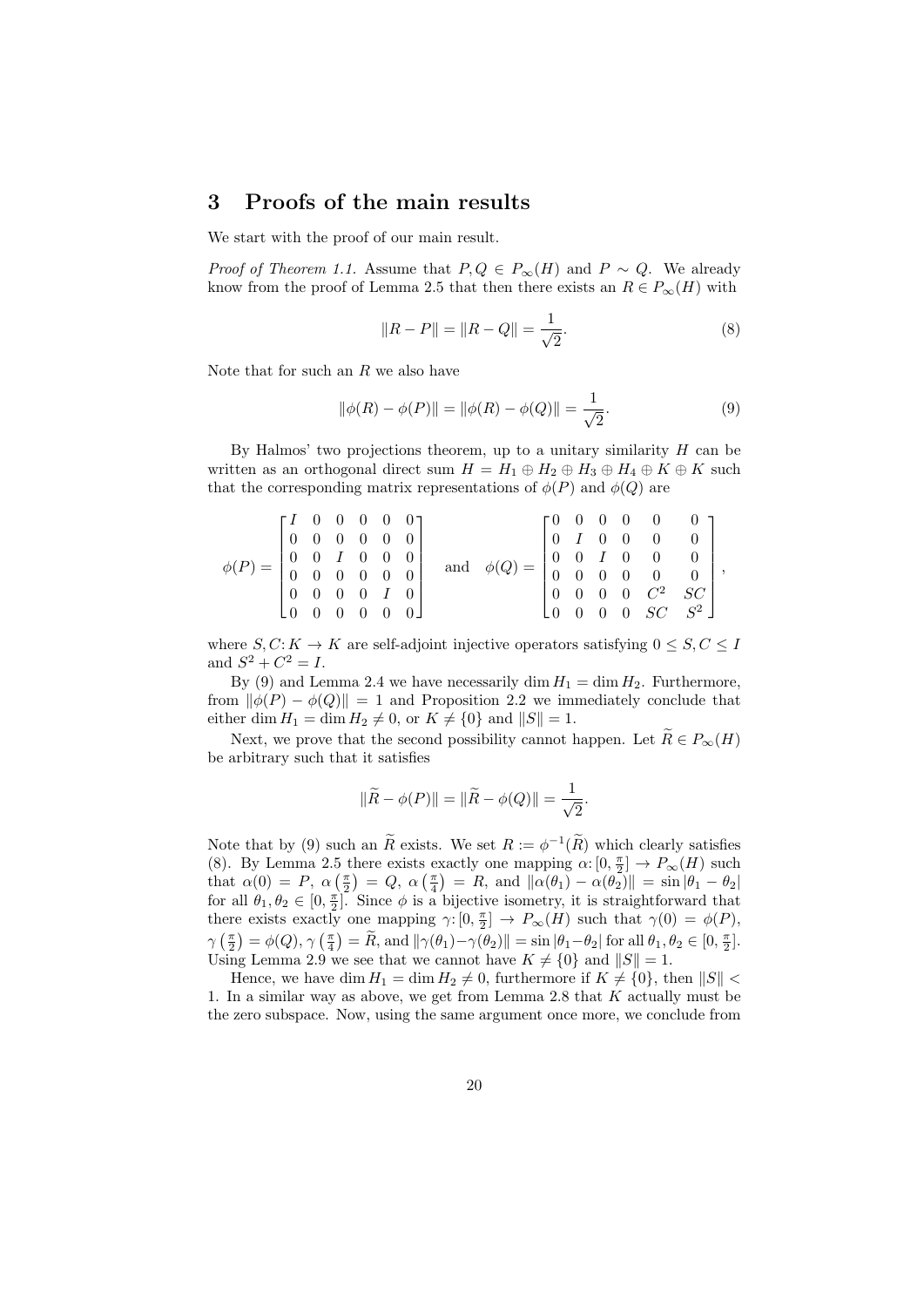Lemma 2.7 that dim  $H_3 = 0$  or dim  $H_4 = 0$ . Thus up to a unitary similarity we have either

| $\phi(P) = \begin{bmatrix} I & 0 & 0 \ 0 & 0 & 0 \ 0 & 0 & 0 \end{bmatrix}$ |  |  | and $\phi(Q) = \begin{bmatrix} 0 & 0 & 0 \\ 0 & I & 0 \\ 0 & 0 & 0 \end{bmatrix}$ |  |  |
|-----------------------------------------------------------------------------|--|--|-----------------------------------------------------------------------------------|--|--|

(note that the last row and the last column may be absent), or

$$
\phi(P) = \begin{bmatrix} I & 0 & 0 \\ 0 & 0 & 0 \\ 0 & 0 & I \end{bmatrix} \quad \text{and} \quad \phi(Q) = \begin{bmatrix} 0 & 0 & 0 \\ 0 & I & 0 \\ 0 & 0 & I \end{bmatrix}.
$$

In other words,  $P \sim Q$  implies  $\phi(P) \sim \phi(Q)$ . Since  $\phi^{-1}$  has the same properties as  $\phi$ , we obtain that

$$
P \sim Q \iff \phi(P) \sim \phi(Q)
$$

for every pair  $P, Q \in P_{\infty}(H)$ . We complete the proof using Corollary 2.15.  $\Box$ 

Proof of Theorem 1.2. We need to prove that

- either 0 is mapped to 0 and I is mapped to I, or 0 is mapped to I and I is mapped to 0,
- for every positive integer n either  $P_n(H)$  is mapped onto  $P_n(H)$  and  $P^{n}(H)$  is mapped onto  $P^{n}(H)$ , or  $P_{n}(H)$  is mapped onto  $P^{n}(H)$  and  $P^{n}(H)$  is mapped onto  $P_{n}(H)$ ,
- and  $\phi(P_{\infty}(H)) = P_{\infty}(H)$ .

Once we will verify that the above is true the proof follows directly from structural results for bijective isometries of  $P_n(H)$ ,  $n = 1, 2, \ldots$ , Theorem 1.1, and the obvious fact that  $\varphi: P_n(H) \to P_n(H)$  is a bijective isometry if and only if the maps  $P \mapsto I - \varphi(P)$ ,  $P \in P_n(H)$ , and  $P \mapsto I - \varphi(I - P)$ ,  $P \in P^n(H)$ , are bijective isometries of  $P_n(H)$  onto  $P^n(H)$ , and  $P^n(H)$  onto itself, respectively. If  $P, Q \in P(H)$  belong to two different subsets

 $\{0\}, \{I\}, P_1(H), P^1(H), P_2(H), P^2(H), \ldots, P_\infty(H),$  (10)

then clearly  $||P - Q|| = 1$ . On the other hand, if P and Q belong to the same subset, then one can easily find a chain of projections  $P = P_0, P_1, \ldots, P_k = Q$ with k a positive integer such that  $||P_{j-1} - P_j|| < 1, j = 1, ..., k$ . Of course, this is trivial when  $||P - Q|| < 1$  and it follows easily from the two projections theorem when  $||P - Q|| = 1$ .

Hence, each of the subsets from the list (10) is mapped bijectively onto some subset in the list. In this list we have two singletons and then of course, each of them is mapped onto itself, or each of them is mapped onto the other one. It was proved in [4] that if  $||P - Q|| = 1$  for some positive integer n and some  $P,Q \in P_n(H)$ , then  $P^{\leq \frac{1}{\sqrt{2}}} \cap Q^{\leq \frac{1}{\sqrt{2}}}$  is either a compact manifold